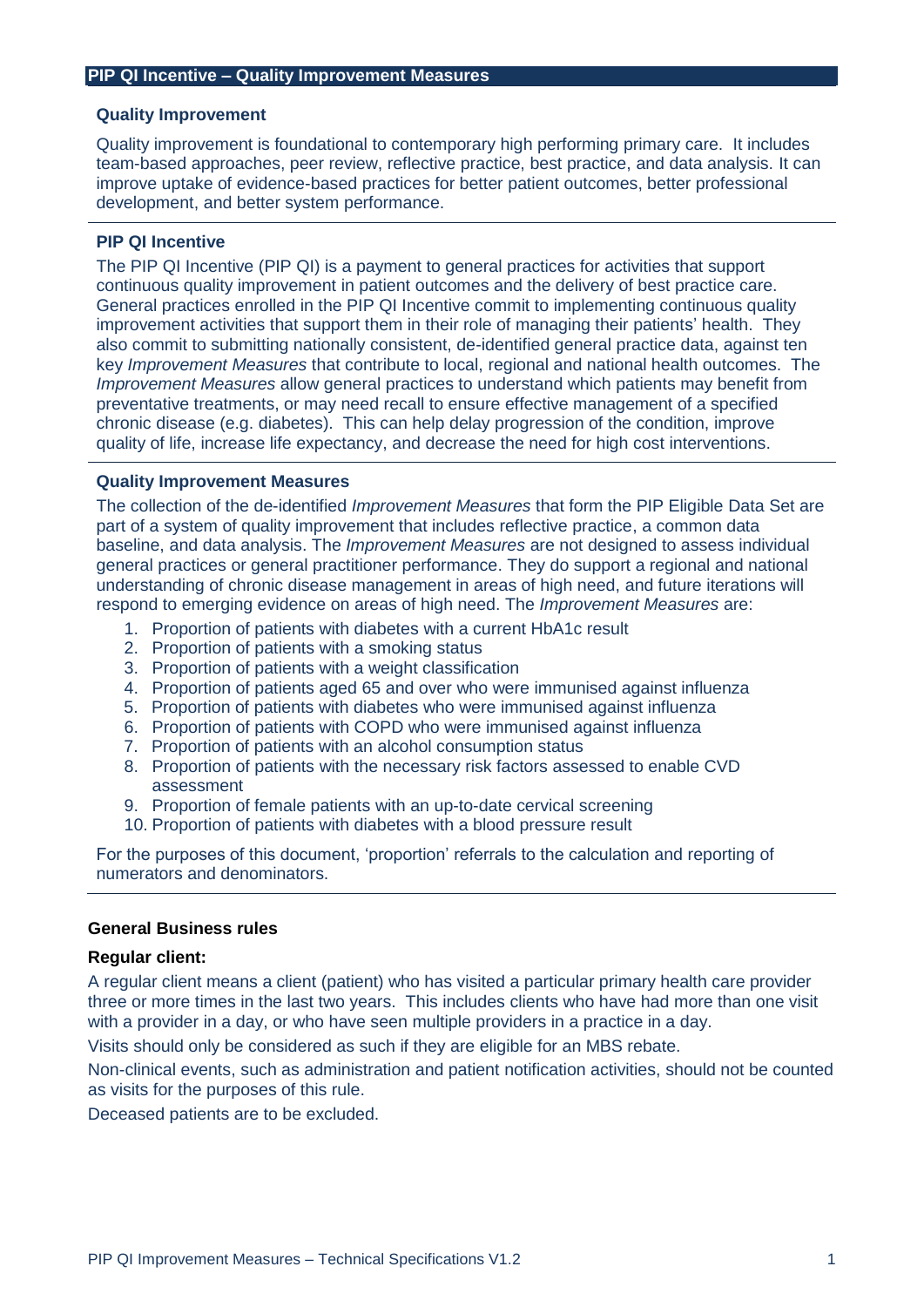# **Age:**

Age is derived from date of birth and taken as at the last day of the data collection period.

# **Sex:**

Non-binary sex options are recommended based on the *Australian Government Guidelines on the Recognition of Sex and Gender*. Where sex information is collected and recorded in a personal record, individuals should be given the option to select M (male), F (female) or X (Indeterminate/Intersex/Unspecified).

## **Reporting Data**

What is reported from practices to PHNs are practice-level patient counts in the form of a numerator and denominator for each QIM calculation, disaggregated by sex, age and whether the patient is aboriginal or Torres Strait islander as per the below specifications.

Aggregation of the data and the calculation of proportions occurs at the PHN level and is derived from the patients counts (numerators and denominators) received from practices.

### **Reporting frequency**

Reports are required to be submitted at least once a PIP quarter

- 1 August 15 October
- 1 November 15 January
- 1 February 15 April
- 1 May 15 July.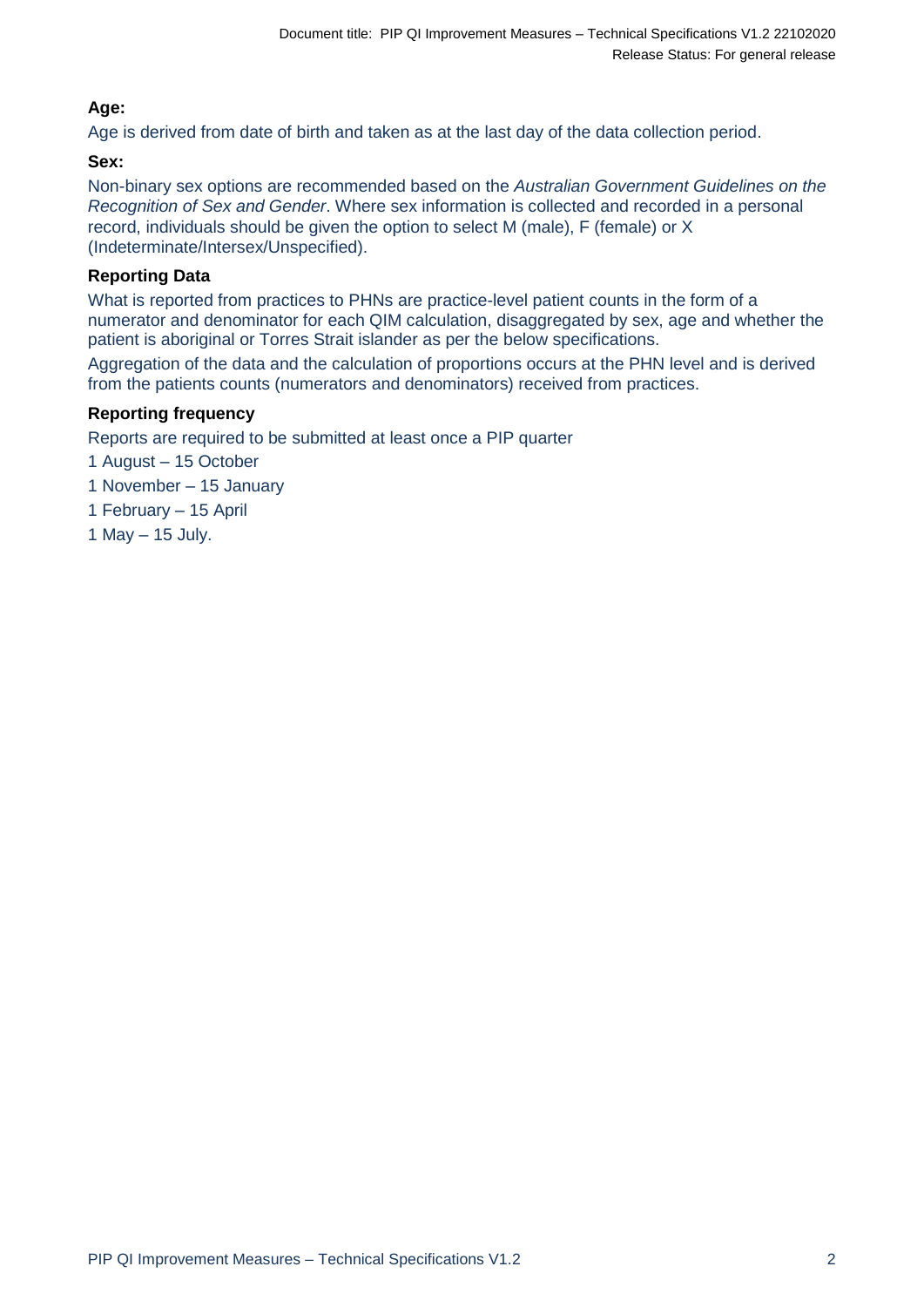| <b>QIM 01</b>                                         | Proportion of patients with diabetes with a current HbA1c result                                                                                                                                                                                                                                                                                                                                                                                                                                                                                                                                                                                                                                                                                                                                                                                                                                                                                                                                                                                                                                                                     |
|-------------------------------------------------------|--------------------------------------------------------------------------------------------------------------------------------------------------------------------------------------------------------------------------------------------------------------------------------------------------------------------------------------------------------------------------------------------------------------------------------------------------------------------------------------------------------------------------------------------------------------------------------------------------------------------------------------------------------------------------------------------------------------------------------------------------------------------------------------------------------------------------------------------------------------------------------------------------------------------------------------------------------------------------------------------------------------------------------------------------------------------------------------------------------------------------------------|
| <b>Definition</b>                                     | Proportion of regular clients who have Type 1 or Type 2 diabetes and who<br>have had an HbA1c measurement result recorded within the previous<br>12 months.                                                                                                                                                                                                                                                                                                                                                                                                                                                                                                                                                                                                                                                                                                                                                                                                                                                                                                                                                                          |
| <b>Rationale</b>                                      | Diabetes was the underlying cause of around 10% of all deaths in Australia in<br>2016 and recent reports show death rates for people with Type 2 diabetes are<br>rising. As part of their care, people with Type 1 and 2 diabetes should have<br>their glycosylated haemoglobin (HbA1c) measured at least every 12 months,<br>or more frequently depending on the level of blood glucose control. Effective<br>management of chronic disease can delay the progression of disease,<br>improve quality of life, increase life expectancy, and decrease the need for<br>high-cost interventions.                                                                                                                                                                                                                                                                                                                                                                                                                                                                                                                                       |
| <b>Computation</b><br>description                     | Proportion of regular clients who have Type 1 or Type 2 diabetes or a<br>diagnosis which indicates diabetes but does not specify between Type 1 or<br>Type 2 and who have had an HbA1c measurement result recorded at the<br>primary health care service within the previous 12 months.                                                                                                                                                                                                                                                                                                                                                                                                                                                                                                                                                                                                                                                                                                                                                                                                                                              |
|                                                       | HbA1c: glycosylated haemoglobin.                                                                                                                                                                                                                                                                                                                                                                                                                                                                                                                                                                                                                                                                                                                                                                                                                                                                                                                                                                                                                                                                                                     |
|                                                       | Exclude secondary diabetes, gestational diabetes mellitus (GDM), previous<br>GDM, impaired fasting glucose, impaired glucose tolerance.                                                                                                                                                                                                                                                                                                                                                                                                                                                                                                                                                                                                                                                                                                                                                                                                                                                                                                                                                                                              |
|                                                       | Results arising from measurements conducted outside of the service that are<br>known by the service are included in the calculation of this indicator.                                                                                                                                                                                                                                                                                                                                                                                                                                                                                                                                                                                                                                                                                                                                                                                                                                                                                                                                                                               |
| <b>Computation and</b><br>method of<br>calculation    | <b>Numerator</b> Calculation A: Number of regular clients who have Type 1<br>diabetes and who have had an HbA1c measurement result recorded at the<br>primary health care service within the previous 12 months.<br><b>Numerator</b> Calculation B: Number of regular clients who have Type 2<br>diabetes and who have had an HbA1c measurement result recorded at the<br>primary health care service within the previous 12 months.<br><b>Numerator</b> Calculation C: Number of regular clients who have an<br>unspecified, generic or general diabetes diagnosis which does not specify<br>either Type 1 or Type 2 and who have had an HbA1c measurement result<br>recorded at the primary health care service within the previous 12 months.<br>Denominator Calculation A: Total number of regular clients who have Type 1<br>diabetes<br><b>Denominator</b> Calculation B: Total number of regular clients who have Type 2<br>diabetes<br><b>Denominator</b> Calculation C: Total number of regular clients who have an<br>unspecified, generic or general diabetes diagnosis which does not specify<br>either Type 1 or Type 2 |
|                                                       | <b>Computation</b> Calculation A: (Numerator $A \div$ Denominator A) x 100<br><b>Computation</b> Calculation B: (Numerator $B \div$ Denominator B) x 100                                                                                                                                                                                                                                                                                                                                                                                                                                                                                                                                                                                                                                                                                                                                                                                                                                                                                                                                                                             |
|                                                       | <b>Computation</b> Calculation C: (Numerator $C \div$ Denominator C) x 100                                                                                                                                                                                                                                                                                                                                                                                                                                                                                                                                                                                                                                                                                                                                                                                                                                                                                                                                                                                                                                                           |
| <b>Source</b><br><b>Frequency</b><br><b>Custodian</b> | <b>Source</b> Participating practice clinical information system<br><b>Frequency of extraction/collection Quarterly</b><br>Data custodian Local Data Custodian - Participating general practice                                                                                                                                                                                                                                                                                                                                                                                                                                                                                                                                                                                                                                                                                                                                                                                                                                                                                                                                      |
| <b>Numerator data</b>                                 | Diabetes status (Diabetes mellitus status, METeOR identifier 270194)                                                                                                                                                                                                                                                                                                                                                                                                                                                                                                                                                                                                                                                                                                                                                                                                                                                                                                                                                                                                                                                                 |
| elements and<br><b>source</b>                         | HbA1c measurement result recorded indicator (METeOR identifier 441495)                                                                                                                                                                                                                                                                                                                                                                                                                                                                                                                                                                                                                                                                                                                                                                                                                                                                                                                                                                                                                                                               |
|                                                       | Regular client indicator (METeOR identifier 686291)                                                                                                                                                                                                                                                                                                                                                                                                                                                                                                                                                                                                                                                                                                                                                                                                                                                                                                                                                                                                                                                                                  |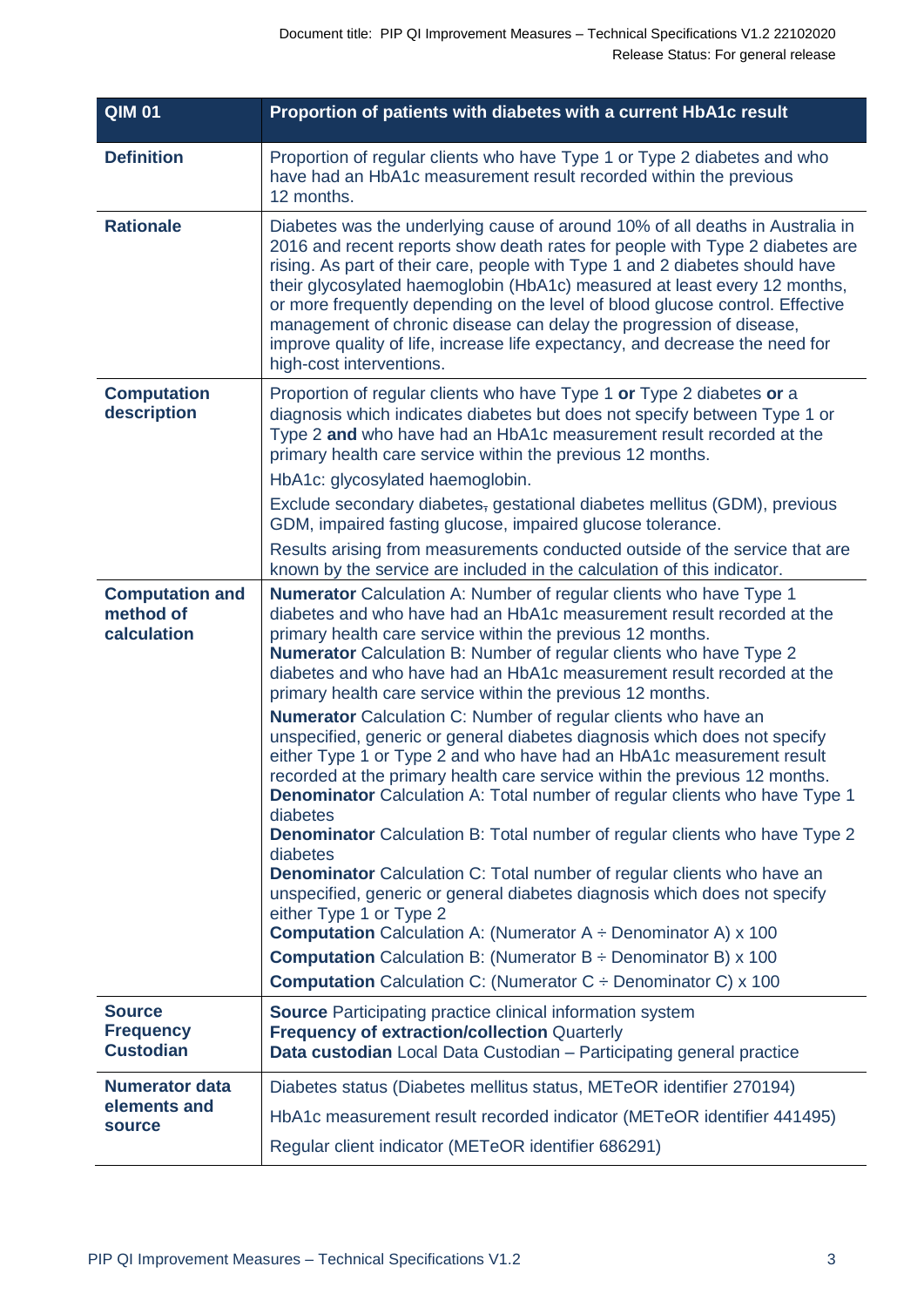| <b>QIM 01</b>                          | Proportion of patients with diabetes with a current HbA1c result                                                                                                                                                                                                                                                                                                                                                                                                                                                                                                                                                                                                                                                                                                                                                                                                                                                                       |
|----------------------------------------|----------------------------------------------------------------------------------------------------------------------------------------------------------------------------------------------------------------------------------------------------------------------------------------------------------------------------------------------------------------------------------------------------------------------------------------------------------------------------------------------------------------------------------------------------------------------------------------------------------------------------------------------------------------------------------------------------------------------------------------------------------------------------------------------------------------------------------------------------------------------------------------------------------------------------------------|
| <b>Denominator data</b>                | Regular client indicator (METeOR identifier 686291)                                                                                                                                                                                                                                                                                                                                                                                                                                                                                                                                                                                                                                                                                                                                                                                                                                                                                    |
| elements and<br>source                 | Diabetes status (Diabetes mellitus status, METeOR identifier 270194)                                                                                                                                                                                                                                                                                                                                                                                                                                                                                                                                                                                                                                                                                                                                                                                                                                                                   |
| <b>Disaggregation</b><br>data          | a) Sex<br>$1 - Male$<br>2 - Female<br>X - Indeterminate/Intersex/Unspecified<br>b) Age group<br>0-4 years<br>5-14 years<br>15-24 years<br>25-34 years<br>35-44 years<br>45-54 years<br>55-64 years<br>65 years and over<br><b>Indigenous Status</b><br>$\mathsf{c}$<br>1. Aboriginal but not Torres Strait Islander Status<br>2. Torres Strait Islander but not Aboriginal<br>Both Aboriginal and Torres Strait Islander<br>3.<br>Neither Aboriginal or Torres Strait Islander<br>4.<br><b>Not Stated</b><br>5.                                                                                                                                                                                                                                                                                                                                                                                                                        |
| <b>Disaggregation</b><br>data elements | Age – total years (Person-age, total years, METeOR identifier: 303794,)<br>Sex (Person-sex, code X, METeOR identifier: 635126)<br>Indigenous Status (METeOR identifier: 602543)                                                                                                                                                                                                                                                                                                                                                                                                                                                                                                                                                                                                                                                                                                                                                        |
| <b>Aggregation data</b>                | <b>PHN Boundary</b>                                                                                                                                                                                                                                                                                                                                                                                                                                                                                                                                                                                                                                                                                                                                                                                                                                                                                                                    |
| <b>Aggregation data</b><br>elements    | PHN name                                                                                                                                                                                                                                                                                                                                                                                                                                                                                                                                                                                                                                                                                                                                                                                                                                                                                                                               |
| <b>Clinical notes</b>                  | HbA1c (glycosylated haemoglobin) measures blood glucose levels over time<br>and is a marker of long-term diabetes control.<br>Results from all relevant pathology tests should be included. Results arising<br>from measurements conducted outside of the service, that are known by the<br>service and included in the patient record, are included in the calculation of<br>this indicator.<br>A client is classified as having diabetes, if they have Type 1 or Type 2<br>diabetes listed as a diagnosis in their patient record.<br>Clients are excluded from the calculation if they:<br>had secondary diabetes, gestational diabetes mellitus (GDM), previous<br>$\bullet$<br>GDM, impaired fasting glucose, impaired glucose tolerance.<br>had results from measurements conducted outside of the service which<br>$\bullet$<br>were not available to the service and had not visited the service in the<br>previous 12 months. |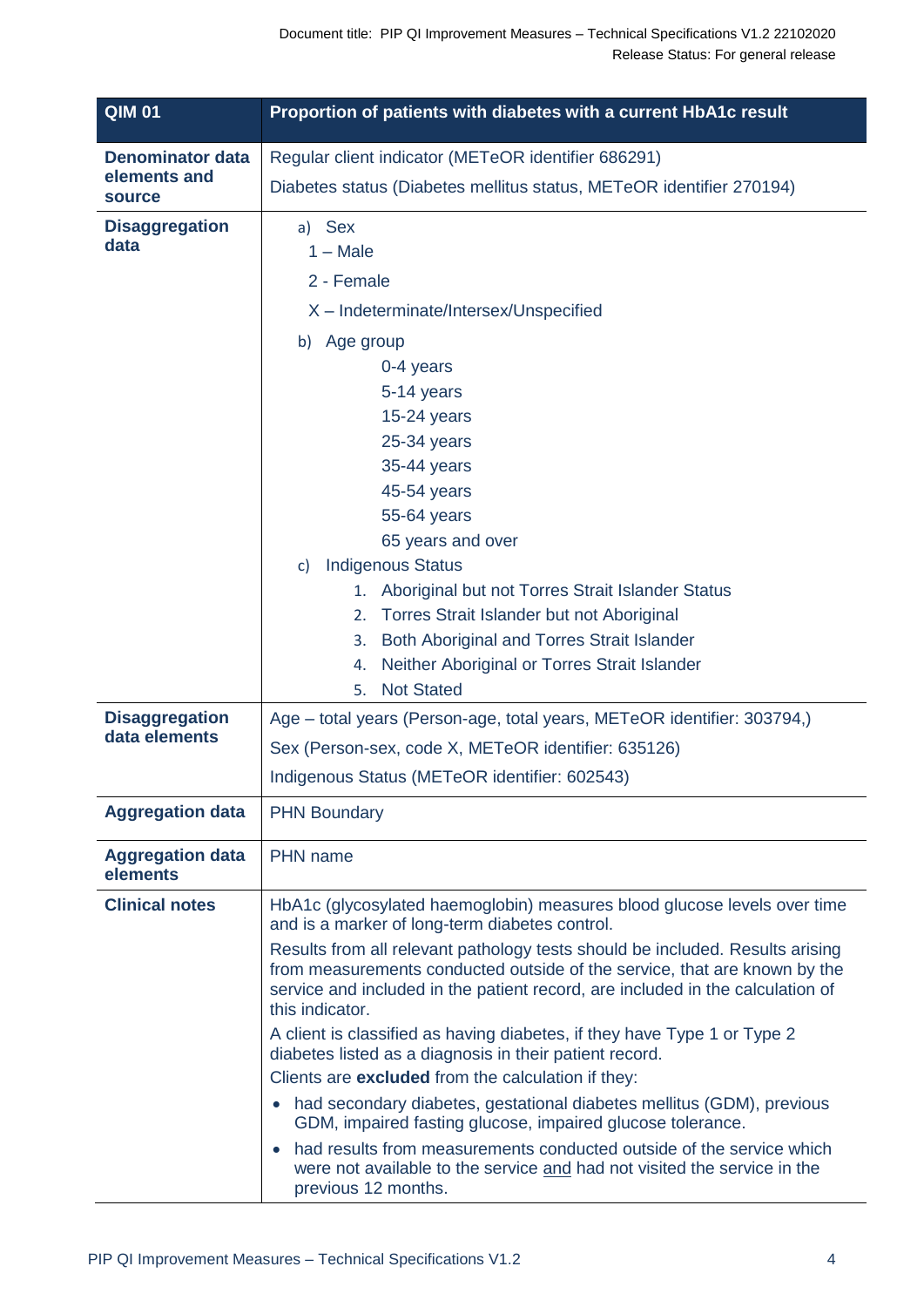| <b>QIM 01</b> | Proportion of patients with diabetes with a current HbA1c result                                                 |
|---------------|------------------------------------------------------------------------------------------------------------------|
|               | Note that any patients who have had gestational diabetes but also have Type<br>1 or 2 diabetes will be included. |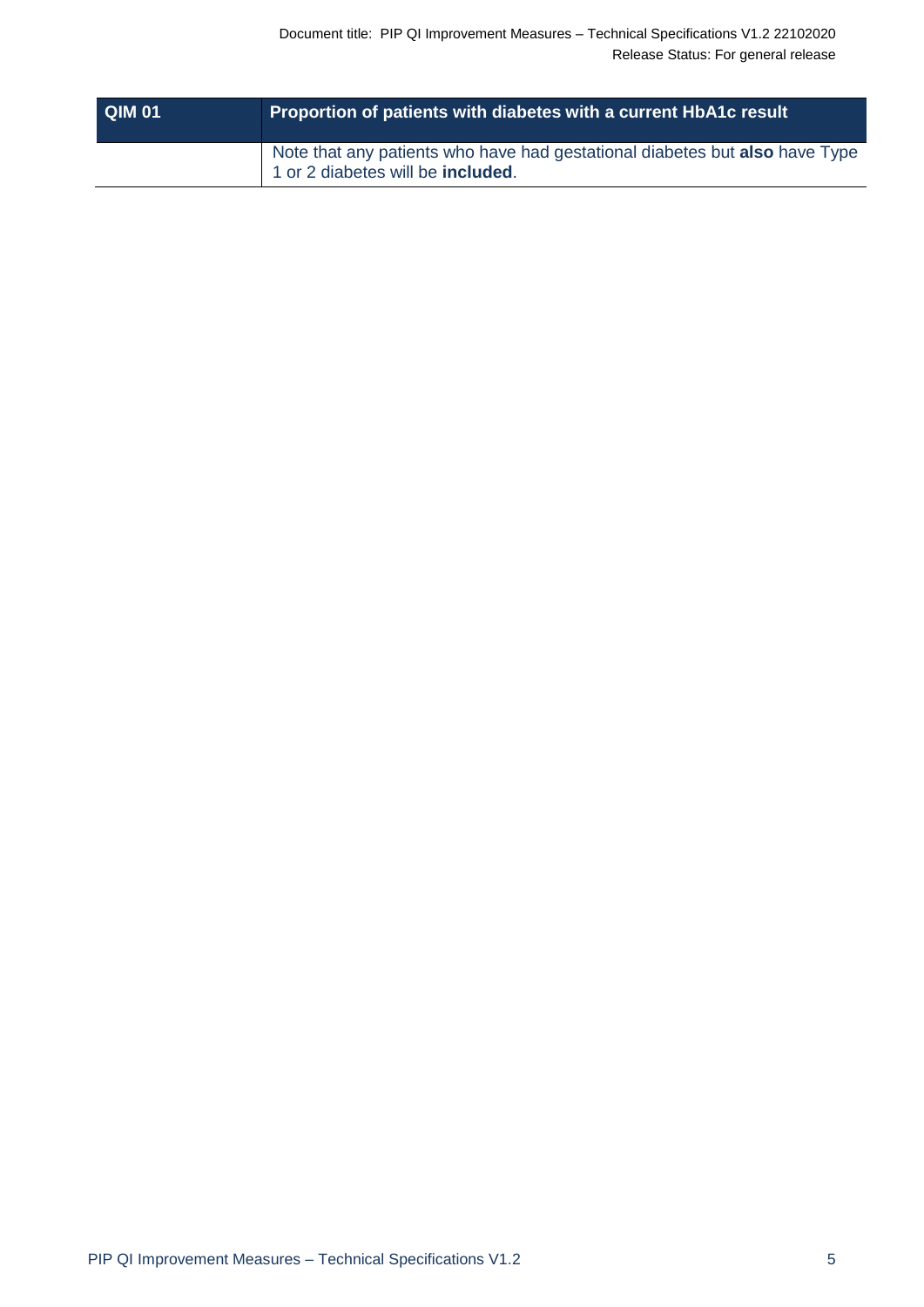| <b>QIM 02a</b>                                        | Proportion of patients whose smoking status has been recorded                                                                                                                                                                                                                                                                                                                                                |
|-------------------------------------------------------|--------------------------------------------------------------------------------------------------------------------------------------------------------------------------------------------------------------------------------------------------------------------------------------------------------------------------------------------------------------------------------------------------------------|
| <b>Definition</b>                                     | Proportion of regular clients aged 15 years and over whose smoking status<br>has been recorded.                                                                                                                                                                                                                                                                                                              |
| <b>Rationale</b>                                      | In Australia, smoking continues to be the behavioural risk factor responsible<br>for the highest levels of preventable disease and premature death. Recording<br>systems that document tobacco use almost double the rate at which clinicians<br>intervene with smokers leading to higher rates of smoking cessation.                                                                                        |
| <b>Computation</b><br>description                     | Proportion of regular clients who are aged 15 years and over and whose<br>smoking status has been recorded within the previous 12 months.                                                                                                                                                                                                                                                                    |
| <b>Computation and</b><br>method of<br>calculation    | <b>Numerator:</b> Number of regular clients who are aged 15 years and over and<br>whose smoking status has been recorded within the previous 12 months.<br><b>Denominator:</b> Total number of regular clients who are aged 15 years and<br>over                                                                                                                                                             |
| <b>Source</b><br><b>Frequency</b><br><b>Custodian</b> | <b>Source</b> Participating practice clinical information system<br><b>Frequency of extraction/collection Quarterly</b><br>Data custodian Local Data Custodian - Participating general practice                                                                                                                                                                                                              |
| <b>Numerator data</b>                                 | Age (Person-age, total years, METeOR identifier: 303794)                                                                                                                                                                                                                                                                                                                                                     |
| elements                                              | Regular client indicator (METeOR identifier 686291)                                                                                                                                                                                                                                                                                                                                                          |
|                                                       | Smoking status recorded indicator (METeOR identifier 441380)                                                                                                                                                                                                                                                                                                                                                 |
| <b>Denominator data</b>                               | Age (Person-age, total years, METeOR identifier: 303794)                                                                                                                                                                                                                                                                                                                                                     |
| elements                                              | Regular client indicator (METeOR identifier 686291)                                                                                                                                                                                                                                                                                                                                                          |
| <b>Disaggregation</b><br>data                         | a) Sex<br>$1 - Male$<br>2 - Female                                                                                                                                                                                                                                                                                                                                                                           |
|                                                       | X - Indeterminate/Intersex/Unspecified                                                                                                                                                                                                                                                                                                                                                                       |
|                                                       | b) Age group<br>$15-24$ years<br>25-34 years<br>35-44 years<br>45-54 years<br>55-64 years<br>65 years and over<br><b>Indigenous Status</b><br>$\mathbf{C}$<br>Aboriginal but not Torres Strait Islander Status<br>1.<br>Torres Strait Islander but not Aboriginal<br>2.<br>Both Aboriginal and Torres Strait Islander<br>3.<br>Neither Aboriginal or Torres Strait Islander<br>4.<br><b>Not Stated</b><br>5. |
| <b>Disaggregation</b><br>data elements                | Age - total years (Person-age, total years, METeOR identifier: 303794)<br>Sex (Person-sex, code X, METeOR identifier: 635126)                                                                                                                                                                                                                                                                                |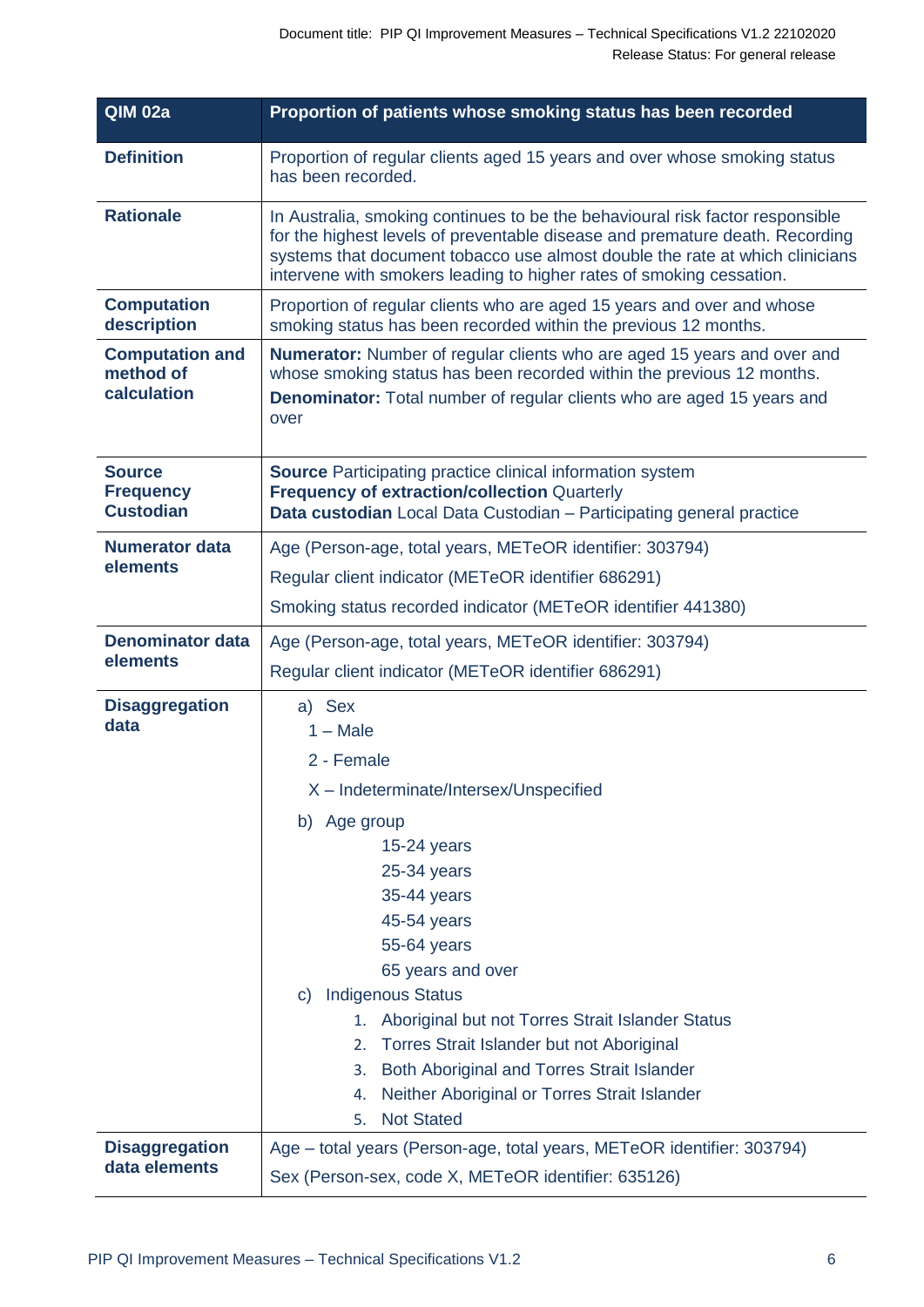| <b>QIM 02a</b>                      | Proportion of patients whose smoking status has been recorded                                                                                                                       |
|-------------------------------------|-------------------------------------------------------------------------------------------------------------------------------------------------------------------------------------|
|                                     | Indigenous Status (METeOR identifier: 602543)                                                                                                                                       |
| <b>Aggregation data</b>             | <b>PHN</b>                                                                                                                                                                          |
| <b>Aggregation data</b><br>elements | PHN name                                                                                                                                                                            |
| <b>Clinical notes</b>               | Data are reported quarterly for services delivered in the given period<br>[previous 12 months]. This question should be asked annually until age 30<br>then current status assumed. |
|                                     | The most recently recorded result is included in this calculation.                                                                                                                  |
|                                     | Results arising from measurements conducted outside of the service, that are<br>known by the service, are included in the calculation of this indicator.                            |

| <b>QIM 02b</b>                                        | Proportion of patients with a smoking status result                                                                                                                                                                                                                                                                                                                                                                                                                                                                                                                                                                                                                                                                                                                                                                                                                                                                                                               |
|-------------------------------------------------------|-------------------------------------------------------------------------------------------------------------------------------------------------------------------------------------------------------------------------------------------------------------------------------------------------------------------------------------------------------------------------------------------------------------------------------------------------------------------------------------------------------------------------------------------------------------------------------------------------------------------------------------------------------------------------------------------------------------------------------------------------------------------------------------------------------------------------------------------------------------------------------------------------------------------------------------------------------------------|
| <b>Definition</b>                                     | Proportion of regular clients aged 15 years and over whose smoking status<br>has been recorded as one of the following: current smoker; ex-smoker; or<br>never smoked.                                                                                                                                                                                                                                                                                                                                                                                                                                                                                                                                                                                                                                                                                                                                                                                            |
| <b>Rationale</b>                                      | In Australia, smoking continues to be the behavioural risk factor responsible<br>for the highest levels of preventable disease and premature death. Recording<br>systems that document tobacco use almost double the rate at which clinicians<br>intervene with smokers leading to higher rates of smoking cessation.                                                                                                                                                                                                                                                                                                                                                                                                                                                                                                                                                                                                                                             |
| <b>Computation</b><br>description                     | Proportion of regular clients who are aged 15 years and over and whose<br>smoking status has been recorded within the previous 12 months as one of<br>the following:<br>current smoker;<br>ex-smoker or:<br>$\bullet$<br>never smoked<br>$\bullet$                                                                                                                                                                                                                                                                                                                                                                                                                                                                                                                                                                                                                                                                                                                |
| <b>Computation and</b><br>method of<br>calculation    | Numerator Calculation A: Number of regular clients who are aged 15 years<br>and over and whose smoking status has been recorded as 'current smoker'<br>within the previous 12 months.<br>Numerator Calculation B: Number of regular clients who are aged 15 years<br>and over and whose smoking status has been recorded as 'ex-smoker' within<br>the previous 12 months.<br><b>Numerator</b> Calculation C: Number of regular clients who are aged 15 years<br>and over and whose smoking status has been recorded as 'never smoked'<br>within the previous 12 months.<br><b>Denominator</b> Total number of regular clients who are aged 15 years and<br>over and who have a smoking status recorded in the last 12 months.<br><b>Computation</b> Calculation A: (Numerator $A \div$ Denominator) x 100<br><b>Computation</b> Calculation B: (Numerator $B \div$ Denominator) x 100<br><b>Computation</b> Calculation C: (Numerator $C \div$ Denominator) x 100 |
| <b>Source</b><br><b>Frequency</b><br><b>Custodian</b> | <b>Source Participating practice clinical information system</b><br><b>Frequency of extraction/collection Quarterly</b><br>Data custodian Local Data Custodian - Participating general practice                                                                                                                                                                                                                                                                                                                                                                                                                                                                                                                                                                                                                                                                                                                                                                   |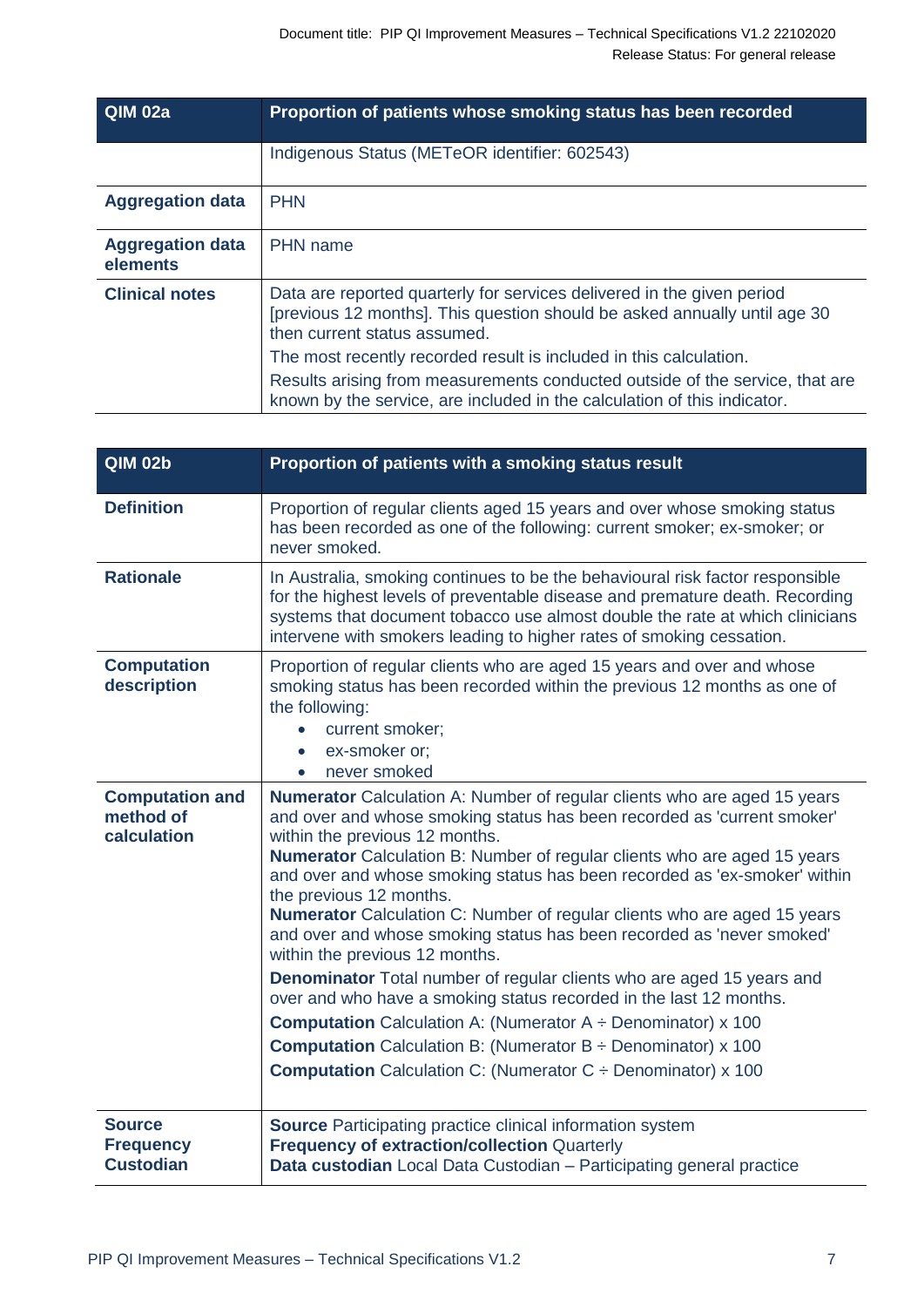| <b>QIM 02b</b>                         | Proportion of patients with a smoking status result                                                                                                                                                                                                                                                                                                                                                                                                                |
|----------------------------------------|--------------------------------------------------------------------------------------------------------------------------------------------------------------------------------------------------------------------------------------------------------------------------------------------------------------------------------------------------------------------------------------------------------------------------------------------------------------------|
| <b>Numerator data</b><br>elements      | Age (Person-age, total years, METeOR identifier: 303794)<br>Regular client indicator (METeOR identifier 686291)<br>Smoking status (METeOR identifier 270311)                                                                                                                                                                                                                                                                                                       |
| <b>Denominator data</b><br>elements    | Age (Person-age, total years, METeOR identifier: 303794)<br>Regular client indicator (METeOR identifier 686291)<br>Smoking status recorded indicator (METeOR identifier 441380)                                                                                                                                                                                                                                                                                    |
| <b>Disaggregation</b><br>data          | d) Sex<br>$1 - Male$<br>2 - Female<br>X - Indeterminate/Intersex/Unspecified<br>e) Age group<br>$15-24$ years<br>25-34 years<br>35-44 years<br>45-54 years<br>55-64 years<br>65 years and over<br><b>Indigenous Status</b><br>f<br>6. Aboriginal but not Torres Strait Islander Status<br>7. Torres Strait Islander but not Aboriginal<br>Both Aboriginal and Torres Strait Islander<br>8.<br>Neither Aboriginal or Torres Strait Islander<br>9.<br>10. Not Stated |
| <b>Disaggregation</b><br>data elements | Age - total years (Person-age, total years, METeOR identifier: 303794)<br>Sex (Person-sex, code X, METeOR identifier: 635126)<br>Indigenous Status (METeOR identifier: 602543)                                                                                                                                                                                                                                                                                     |
| <b>Aggregation data</b>                | <b>PHN</b>                                                                                                                                                                                                                                                                                                                                                                                                                                                         |
| <b>Aggregation data</b><br>elements    | <b>PHN</b> name                                                                                                                                                                                                                                                                                                                                                                                                                                                    |
| <b>Clinical notes</b>                  | Data are reported quarterly for services delivered in the given period<br>[previous 12 months]. This question should be asked annually until age 30<br>then current status assumed.<br>Results of "Daily smoker", "weekly smoker" and "irregular smoker" should all<br>be aggregated into "Current smoker".<br>The most recently recorded result is included in this calculation.                                                                                  |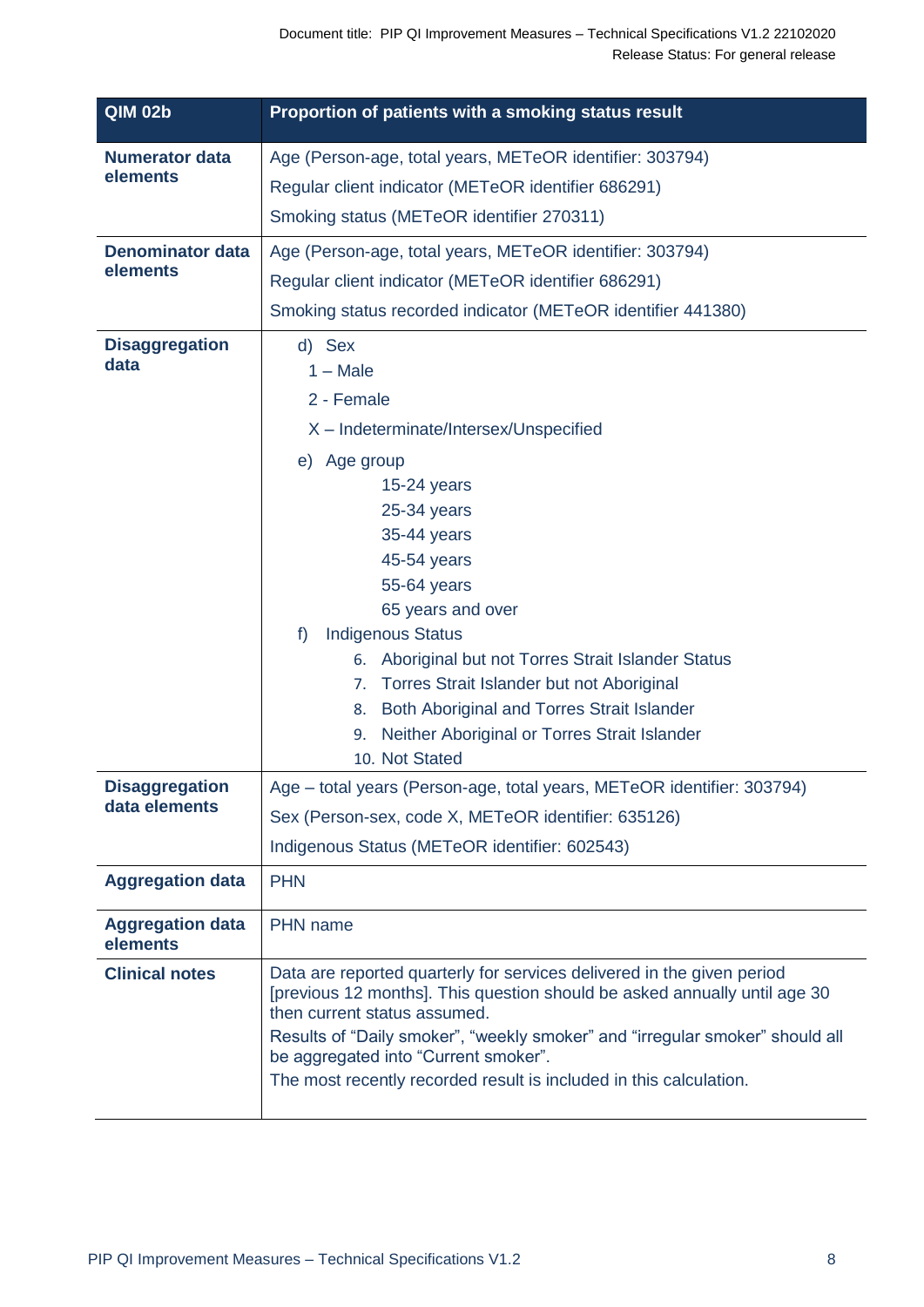| <b>QIM 03a</b>                                           | Proportion of patients with a weight classification recorded                                                                                                                                                                                                                                                                                                                                                                                                                                                                                                                                                                                                                                                                                                                                                                                                                                                                                                                                                                                                                                                                                                                                                                                                                                    |
|----------------------------------------------------------|-------------------------------------------------------------------------------------------------------------------------------------------------------------------------------------------------------------------------------------------------------------------------------------------------------------------------------------------------------------------------------------------------------------------------------------------------------------------------------------------------------------------------------------------------------------------------------------------------------------------------------------------------------------------------------------------------------------------------------------------------------------------------------------------------------------------------------------------------------------------------------------------------------------------------------------------------------------------------------------------------------------------------------------------------------------------------------------------------------------------------------------------------------------------------------------------------------------------------------------------------------------------------------------------------|
| <b>Definition</b>                                        | Proportion of regular clients aged 15 years and over and who have had their<br>Body Mass Index (BMI) recorded within the previous 12 months.                                                                                                                                                                                                                                                                                                                                                                                                                                                                                                                                                                                                                                                                                                                                                                                                                                                                                                                                                                                                                                                                                                                                                    |
| <b>Rationale</b>                                         | Being overweight, obese or underweight is associated with higher rates of<br>morbidity and overweight and obesity is now a major public health issue in<br>Australia. Being overweight and obese is a risk factor for Type 2 diabetes,<br>cardiovascular disease, hypertension, osteoarthritis, some cancers and<br>gallbladder disease. Being overweight or obese is also associated with<br>certain psychosocial problems, functional limitations and disabilities. Being<br>underweight means you may be malnourished and develop compromised<br>immune function, respiratory disease, digestive diseases, cancer and<br>osteoporosis. Australia's obesity rate now ranks fifth among Organisation for<br>Economic Co-Operation and Development (OECD) countries (OECD 2017).<br>BMI continues to be a common measure to identify adults who may be at an<br>increased risk or morbidity and mortality due to their weight.<br>Note: As BMI does not differentiate between body fat and muscle mass, there<br>are some exceptions to the BMI guidelines, including people with high muscle<br>mass, people of different ethnic groups, height and physical disabilities. It is<br>useful to include a person's waist circumference as this can indicate health<br>risk for chronic diseases. |
| <b>Computation</b><br>description                        | Body mass index (BMI): A measure of an adult's weight (body mass) relative<br>to height used to assess the extent of weight deficit or excess where height<br>and weight have been measured. Body mass index is the weight in kilograms<br>divided by the square of the height in metres (WHO 2000).<br>Proportion of regular clients who have had their BMI recorded in the last 12<br>months.<br>Only include those client's whose BMI was classified using a height<br>measurement taken since the client turned 15 and a weight measurement<br>taken within the previous 12 months.                                                                                                                                                                                                                                                                                                                                                                                                                                                                                                                                                                                                                                                                                                         |
| <b>Computation and</b><br>method of<br>calculation       | Numerator: Number of regular clients who are aged 15 years and over and<br>who have had their BMI recorded within the previous 12 months.<br><b>Denominator:</b> Total number of regular clients who are aged 15 years and<br>over                                                                                                                                                                                                                                                                                                                                                                                                                                                                                                                                                                                                                                                                                                                                                                                                                                                                                                                                                                                                                                                              |
| <b>Source</b><br><b>Frequency</b><br><b>Custodian</b>    | <b>Source</b> Participating practice clinical information system<br><b>Frequency of extraction/collection Quarterly</b><br>Data custodian Local Data Custodian - Participating general practice                                                                                                                                                                                                                                                                                                                                                                                                                                                                                                                                                                                                                                                                                                                                                                                                                                                                                                                                                                                                                                                                                                 |
| <b>Numerator data</b><br>elements and<br>source          | Age (Person-age, total years, METeOR identifier: 303794)<br>Regular client indicator (METeOR identifier 686291)<br>Body mass index recorded indicator (METeOR identifier 443083)                                                                                                                                                                                                                                                                                                                                                                                                                                                                                                                                                                                                                                                                                                                                                                                                                                                                                                                                                                                                                                                                                                                |
| <b>Denominator data</b><br>elements and<br><b>source</b> | Age (Person-age, total years, METeOR identifier: 303794)<br>Regular client indicator (METeOR identifier 686291)                                                                                                                                                                                                                                                                                                                                                                                                                                                                                                                                                                                                                                                                                                                                                                                                                                                                                                                                                                                                                                                                                                                                                                                 |
| <b>Disaggregation</b><br>data                            | <b>Sex</b><br>a)<br>$1 - Male$<br>2 - Female<br>X - Indeterminate/Intersex/Unspecified                                                                                                                                                                                                                                                                                                                                                                                                                                                                                                                                                                                                                                                                                                                                                                                                                                                                                                                                                                                                                                                                                                                                                                                                          |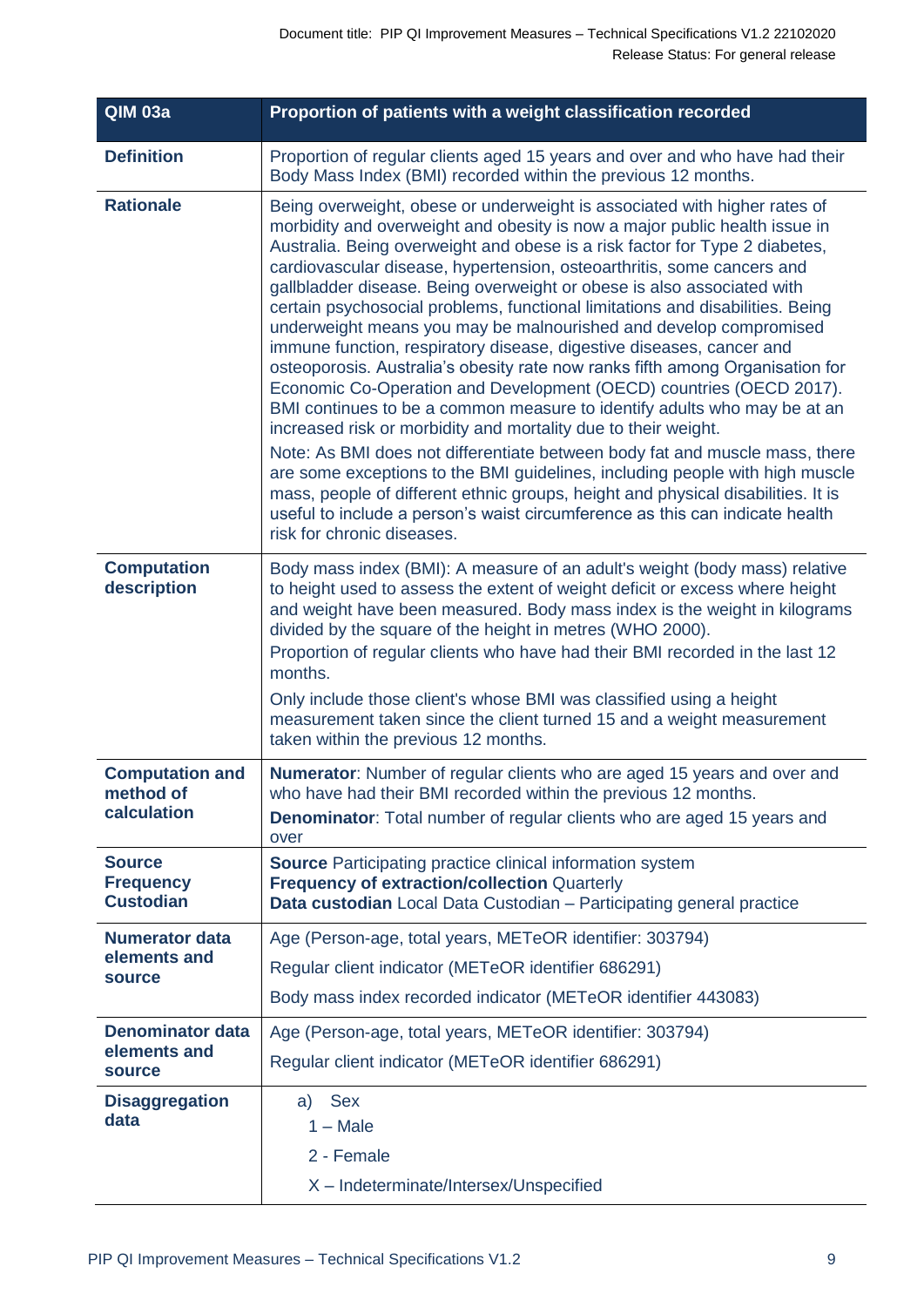| <b>QIM 03a</b>                         | Proportion of patients with a weight classification recorded                                                                                                                                                                                                         |
|----------------------------------------|----------------------------------------------------------------------------------------------------------------------------------------------------------------------------------------------------------------------------------------------------------------------|
|                                        | b)<br>Age group<br>$15-24$ years<br>$25-34$ years<br>35-44 years<br>45-54 years<br>55-64 years<br>65 years and over                                                                                                                                                  |
|                                        | <b>Indigenous Status</b><br>$\mathbf{C}$<br>a. Aboriginal but not Torres Strait Islander Status<br>b. Torres Strait Islander but not Aboriginal<br>c. Both Aboriginal and Torres Strait Islander<br>d. Neither Aboriginal or Torres Strait Islander<br>e. Not Stated |
| <b>Disaggregation</b><br>data elements | Age - total years (Person-age, total years, METeOR identifier: 303794,)<br>Sex (Person-sex, code X, METeOR identifier: 635126)<br>Indigenous Status (METeOR identifier: 602543)                                                                                      |
| <b>Aggregation data</b>                | <b>PHN</b>                                                                                                                                                                                                                                                           |
| <b>Aggregation data</b><br>elements    | <b>PHN</b> name                                                                                                                                                                                                                                                      |
| <b>Clinical notes</b>                  | Results arising from measurements conducted outside of the service, that are<br>known by the service, are included in the calculation of this indicator.                                                                                                             |

| <b>QIM 03b</b>    | Proportion of regular patients with a weight classification                                                                                                                                                                                                                                                                                                                                                                                                                                                                                                                                                                                                                                                                                                                                                                                                                                                                                                                                                                                                                                                                                                                       |
|-------------------|-----------------------------------------------------------------------------------------------------------------------------------------------------------------------------------------------------------------------------------------------------------------------------------------------------------------------------------------------------------------------------------------------------------------------------------------------------------------------------------------------------------------------------------------------------------------------------------------------------------------------------------------------------------------------------------------------------------------------------------------------------------------------------------------------------------------------------------------------------------------------------------------------------------------------------------------------------------------------------------------------------------------------------------------------------------------------------------------------------------------------------------------------------------------------------------|
| <b>Definition</b> | Proportion of regular clients aged 15 years and over and who have had their<br>Body Mass Index (BMI) classified as obese, overweight, healthy, or<br>underweight within the previous 12 months.                                                                                                                                                                                                                                                                                                                                                                                                                                                                                                                                                                                                                                                                                                                                                                                                                                                                                                                                                                                   |
| <b>Rationale</b>  | Being overweight, obese or underweight is associated with higher rates of<br>morbidity and overweight and obesity is now a major public health issue in<br>Australia. Being overweight and obese is a risk factor for Type 2 diabetes,<br>cardiovascular disease, hypertension, osteoarthritis, some cancers and<br>gallbladder disease. Being overweight or obese is also associated with<br>certain psychosocial problems, functional limitations and disabilities. Being<br>underweight means you may be malnourished and develop compromised<br>immune function, respiratory disease, digestive diseases, cancer and<br>osteoporosis. Australia's obesity rate now ranks fifth among Organisation for<br>Economic Co-Operation and Development (OECD) countries (OECD 2017).<br>BMI continues to be a common measure to identify adults who may be at an<br>increased risk or morbidity and mortality due to their weight.<br>Note: As BMI does not differentiate between body fat and muscle mass, there<br>are some exceptions to the BMI guidelines, including people with high muscle<br>mass, people of different ethnic groups, height and physical disabilities. It is |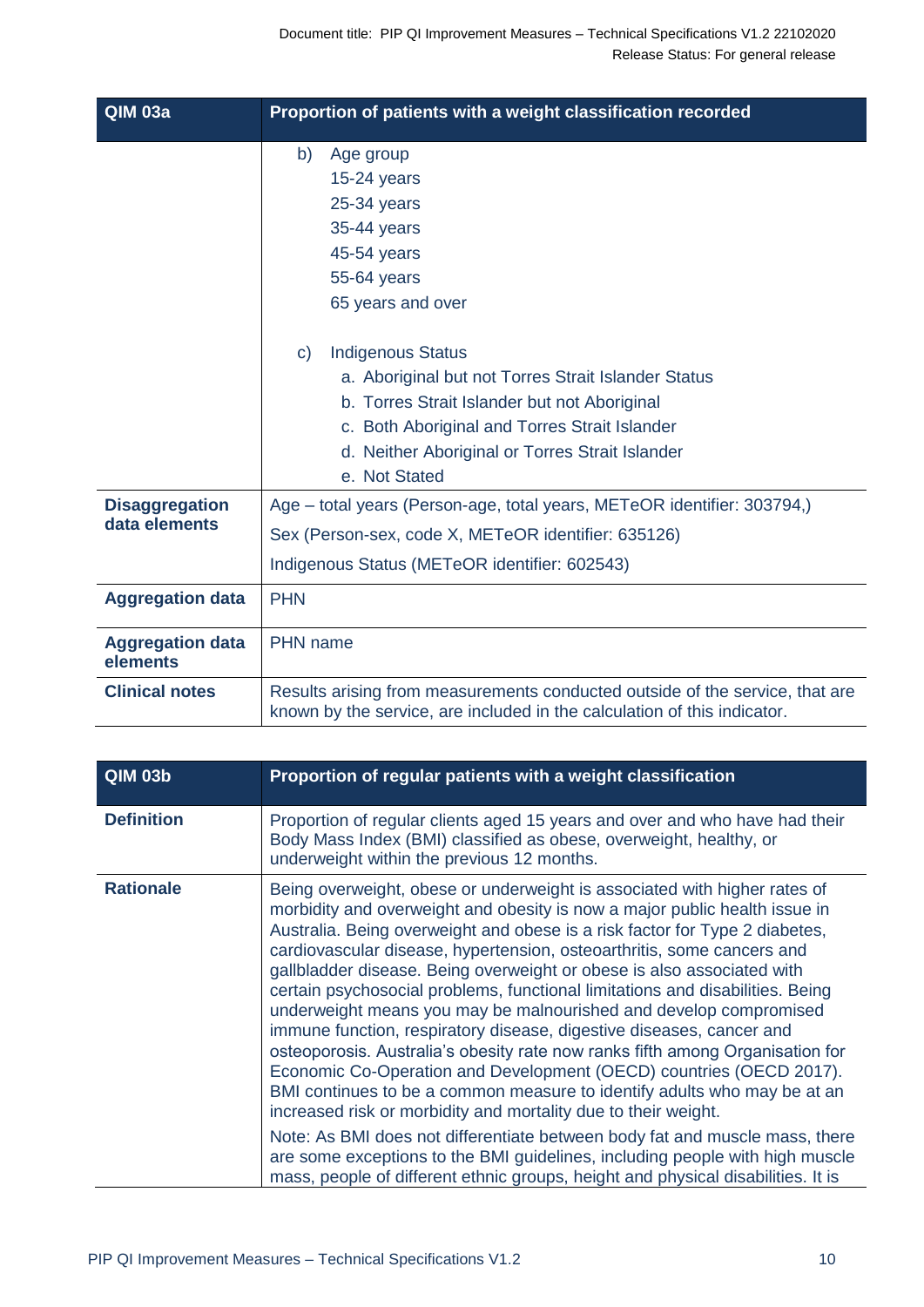| <b>QIM 03b</b>                    | Proportion of regular patients with a weight classification                                                                                                                                                                                                                                                                                                                                                                                                                                                  |
|-----------------------------------|--------------------------------------------------------------------------------------------------------------------------------------------------------------------------------------------------------------------------------------------------------------------------------------------------------------------------------------------------------------------------------------------------------------------------------------------------------------------------------------------------------------|
|                                   | useful to include a person's waist circumference as this can indicate health<br>risk for chronic diseases.                                                                                                                                                                                                                                                                                                                                                                                                   |
| <b>Computation</b><br>description | Body mass index (BMI): A measure of an adult's weight (body mass) relative<br>to height used to assess the extent of weight deficit or excess where height<br>and weight have been measured. Body mass index is the weight in kilograms<br>divided by the square of the height in metres (WHO 2000).<br>Proportion of regular clients who are male and aged 15 and who have had<br>their BMI classified as obese within the previous 12 months, where obese is<br>classified as a BMI score of 28.60 or over |
|                                   | Proportion of regular clients who are male and aged 15 and who have had<br>their weight classified as overweight within the previous 12 months, where<br>overweight is classified as a BMI score of 23.60 or over and less than 28.60                                                                                                                                                                                                                                                                        |
|                                   | Proportion of regular clients who are male and aged 15 and who have had<br>their weight classified as healthy within the previous 12 months, where<br>healthy is classified as a BMI score of 17.26 or over and less than 23.60                                                                                                                                                                                                                                                                              |
|                                   | Proportion of regular clients who are male and aged 15 and who have had<br>their weight classified as underweight within the previous 12 months, where<br>underweight is classified as a BMI score of less than 17.26                                                                                                                                                                                                                                                                                        |
|                                   | Proportion of regular clients who are male and aged 16 and who have had<br>their BMI classified as obese within the previous 12 months, where obese is<br>classified as a BMI score of 29.14 or over                                                                                                                                                                                                                                                                                                         |
|                                   | Proportion of regular clients who are male and aged 16 and who have had<br>their weight classified as overweight within the previous 12 months, where<br>overweight is classified as a BMI score of 24.19 or over and less than 29.14                                                                                                                                                                                                                                                                        |
|                                   | Proportion of regular clients who are male and aged 16 and who have had<br>their weight classified as healthy within the previous 12 months, where<br>healthy is classified as a BMI score of 17.80 or over and less than 24.19                                                                                                                                                                                                                                                                              |
|                                   | Proportion of regular clients who are male and aged 16 and who have had<br>their weight classified as underweight within the previous 12 months, where<br>underweight is classified as a BMI score of less than 17.80                                                                                                                                                                                                                                                                                        |
|                                   | Proportion of regular clients who are male and aged 17 and who have had<br>their BMI classified as obese within the previous 12 months, where obese is<br>classified as a BMI score of 29.41 or over                                                                                                                                                                                                                                                                                                         |
|                                   | Proportion of regular clients who are male and aged 17 and who have had<br>their weight classified as overweight within the previous 12 months, where<br>overweight is classified as a BMI score of 24.73 or over and less than 29.41                                                                                                                                                                                                                                                                        |
|                                   | Proportion of regular clients who are male and aged 17 and who have had<br>their weight classified as healthy within the previous 12 months, where<br>healthy is classified as a BMI score of 18.05 or over and less than 24.73                                                                                                                                                                                                                                                                              |
|                                   | Proportion of regular clients who are male and aged 17 and who have had<br>their weight classified as underweight within the previous 12 months, where<br>underweight is classified as a BMI score of less than 18.05                                                                                                                                                                                                                                                                                        |
|                                   | Proportion of regular clients who are female and aged 15 and who have had<br>their BMI classified as obese within the previous 12 months, where obese is<br>classified as a BMI score of 29.29 or over                                                                                                                                                                                                                                                                                                       |
|                                   | Proportion of regular clients who are female and aged 15 and who have had<br>their weight classified as overweight within the previous 12 months, where<br>overweight is classified as a BMI score of 24.17 or over and less than 29.29                                                                                                                                                                                                                                                                      |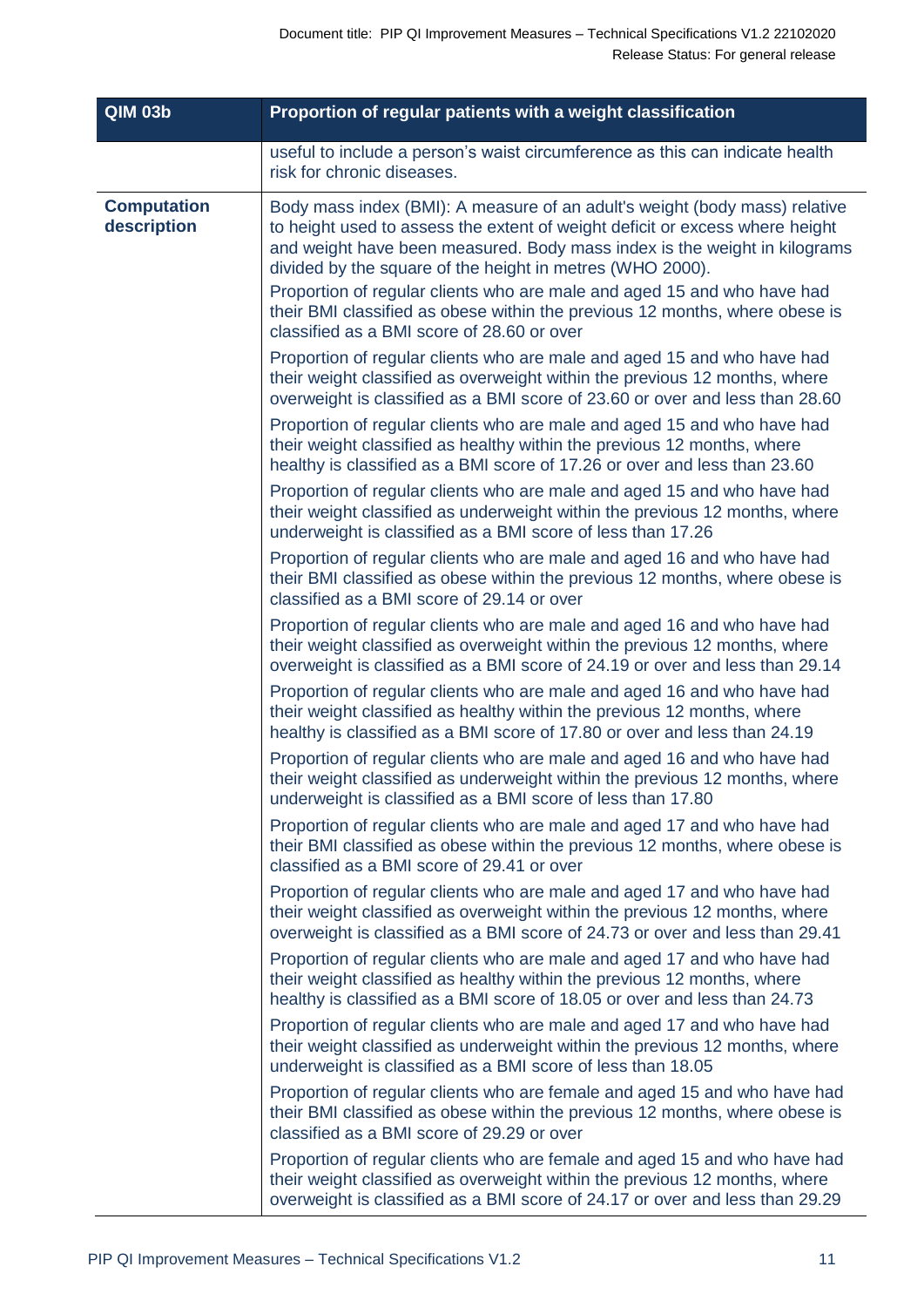| <b>QIM 03b</b> | Proportion of regular patients with a weight classification                                                                                                                                                                                                                                                                           |
|----------------|---------------------------------------------------------------------------------------------------------------------------------------------------------------------------------------------------------------------------------------------------------------------------------------------------------------------------------------|
|                | Proportion of regular clients who are female and aged 15 and who have had<br>their weight classified as healthy within the previous 12 months, where<br>healthy is classified as a BMI score of 17.69 and or over and less than 24.17                                                                                                 |
|                | Proportion of regular clients who are female and aged 15 and who have had<br>their weight classified as underweight within the previous 12 months, where<br>underweight is classified as a BMI score of less than 17.69                                                                                                               |
|                | Proportion of regular clients who are female and aged 16 and who have had<br>their BMI classified as obese within the previous 12 months, where obese is<br>classified as a BMI score of 29.56 or over                                                                                                                                |
|                | Proportion of regular clients who are female and aged 16 and who have had<br>their weight classified as overweight within the previous 12 months, where<br>overweight is classified as a BMI score of 24.54 or over and less than 29.56                                                                                               |
|                | Proportion of regular clients who are female and aged 16 and who have had<br>their weight classified as healthy within the previous 12 months, where<br>healthy is classified as a BMI score of 17.91 and or over and less than 24.54                                                                                                 |
|                | Proportion of regular clients who are female and aged 16 and who have had<br>their weight classified as underweight within the previous 12 months, where<br>underweight is classified as a BMI score of less than 17.91                                                                                                               |
|                | Proportion of regular clients who are female and aged 17 and who have had<br>their BMI classified as obese within the previous 12 months, where obese is<br>classified as a BMI score of 29.84 or over                                                                                                                                |
|                | Proportion of regular clients who are female and aged 17 and who have had<br>their weight classified as overweight within the previous 12 months, where<br>overweight is classified as a BMI score of 24.85 or over and less than 29.84                                                                                               |
|                | Proportion of regular clients who are female and aged 17 and who have had<br>their weight classified as healthy within the previous 12 months, where<br>healthy is classified as a BMI score of 18.38 and or over and less than 24.85                                                                                                 |
|                | Proportion of regular clients who are female and aged 17 and who have had<br>their weight classified as underweight within the previous 12 months, where<br>underweight is classified as a BMI score of less than 18.38                                                                                                               |
|                | Proportion of regular clients who are aged 18 years and over and who have<br>had their BMI classified as obese within the previous 12 months, where<br>obese is classified as a BMI score of 30 or over.                                                                                                                              |
|                | Proportion of regular clients who are aged 18 years and over and who have<br>had their BMI classified as overweight within the previous 12 months, where<br>overweight is classified as a BMI score of 25 to less than 30.                                                                                                            |
|                | Proportion of regular clients who are aged 18 years and over and who have<br>had their BMI classified as healthy within the previous 12 months, where<br>healthy is classified as a BMI score of 18.5 to less than 25.                                                                                                                |
|                | Proportion of regular clients who are aged 18 years and over and who have<br>had their BMI classified as underweight within the previous 12 months, where<br>underweight is classified as a BMI score of less than 18.5.                                                                                                              |
|                | If the client has had their BMI recorded more than once within the previous 12<br>months, only the most recently recorded result is included in this calculation.<br>Where the client is aged between 15 and 24 years, BMI should only be used<br>if both the height and weight measurement have been taken in the last 12<br>months. |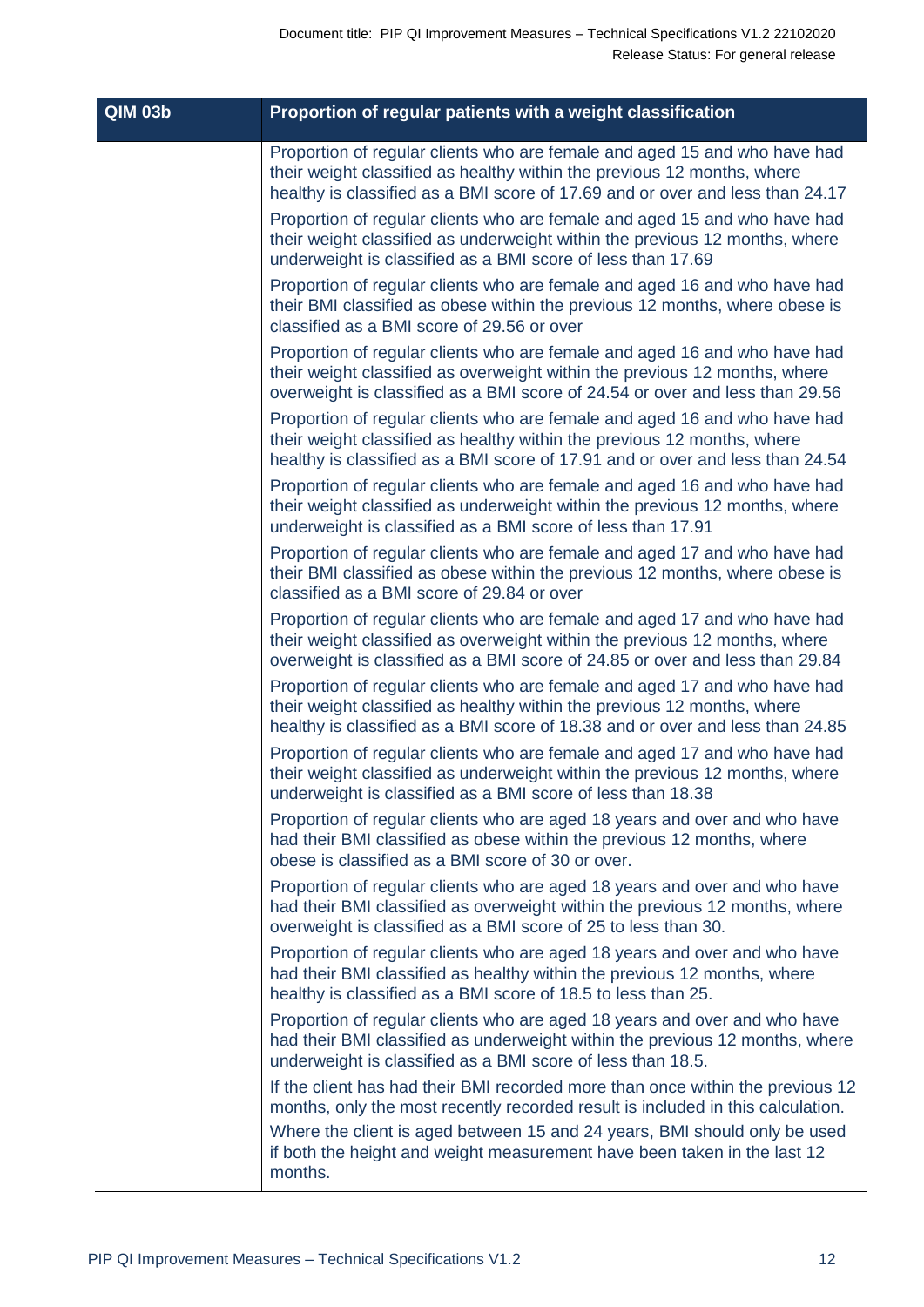| <b>QIM 03b</b>                                           | Proportion of regular patients with a weight classification                                                                                                                                                                                                                                                                                                                                                                                                                                                                                                                                                                                                                                                                                                                                                                                                                                                                                                                                                                                                                                  |
|----------------------------------------------------------|----------------------------------------------------------------------------------------------------------------------------------------------------------------------------------------------------------------------------------------------------------------------------------------------------------------------------------------------------------------------------------------------------------------------------------------------------------------------------------------------------------------------------------------------------------------------------------------------------------------------------------------------------------------------------------------------------------------------------------------------------------------------------------------------------------------------------------------------------------------------------------------------------------------------------------------------------------------------------------------------------------------------------------------------------------------------------------------------|
|                                                          | For clients aged greater than 25, only include those clients' whose height has<br>been recorded since the client turned 25 and a weight measurement has<br>been taken within the previous 12 months.                                                                                                                                                                                                                                                                                                                                                                                                                                                                                                                                                                                                                                                                                                                                                                                                                                                                                         |
| <b>Computation and</b><br>method of<br>calculation       | <b>Numerator</b> Calculation A: Number of regular clients who are aged 15 years<br>and over and who have had their BMI classified as obese within the previous<br>12 months.<br><b>Numerator</b> Calculation B: Number of regular clients who are aged 15 years<br>and over and who have had their BMI classified as overweight within the<br>previous 12 months.<br><b>Numerator</b> Calculation C: Number of regular clients who are aged 15 years<br>and over and who have had their BMI classified as healthy within the previous<br>12 months.<br><b>Numerator</b> Calculation D: Number of regular clients who are aged 15 years<br>and over and who have had their BMI classified as underweight within the<br>previous 12 months.<br><b>Denominator</b> Calculation A, B, C and D: Total number of regular clients who<br>are aged 15 years and over and who have had their BMI recorded within the<br>previous 12 months.<br><b>Computation:</b> Calculation A: (Numerator $A \div$ Denominator) x 100<br><b>Computation:</b> Calculation B: (Numerator $B \div$ Denominator) x 100 |
|                                                          | <b>Computation:</b> Calculation C: (Numerator $C \div$ Denominator) x 100<br><b>Computation:</b> Calculation D: (Numerator $D \div$ Denominator) x 100                                                                                                                                                                                                                                                                                                                                                                                                                                                                                                                                                                                                                                                                                                                                                                                                                                                                                                                                       |
| <b>Source</b><br><b>Frequency</b><br><b>Custodian</b>    | <b>Source</b> Participating practice clinical information system<br><b>Frequency of extraction/collection Quarterly</b><br>Data custodian Local Data Custodian - Participating general practice                                                                                                                                                                                                                                                                                                                                                                                                                                                                                                                                                                                                                                                                                                                                                                                                                                                                                              |
| <b>Numerator data</b><br>elements and<br>source          | Age (Person-age, total years, METeOR identifier: 303794)<br>Regular client indicator (METeOR identifier 686291)<br>Body Mass Index classification (METeOR identifier 270474)                                                                                                                                                                                                                                                                                                                                                                                                                                                                                                                                                                                                                                                                                                                                                                                                                                                                                                                 |
| <b>Denominator data</b><br>elements and<br><b>source</b> | Age (Person-age, total years, METeOR identifier: 303794)<br>Body mass index recorded indicator (METeOR identifier 443083)<br>Regular client indicator (METeOR identifier 686291)                                                                                                                                                                                                                                                                                                                                                                                                                                                                                                                                                                                                                                                                                                                                                                                                                                                                                                             |
| <b>Disaggregation</b><br>data                            | <b>Sex</b><br>a)<br>$1 - Male$<br>2 - Female<br>X - Indeterminate/Intersex/Unspecified<br>b)<br>Age group<br>15-24 years<br>25-34 years<br>35-44 years<br>45-54 years<br>55-64 years<br>65 years and over                                                                                                                                                                                                                                                                                                                                                                                                                                                                                                                                                                                                                                                                                                                                                                                                                                                                                    |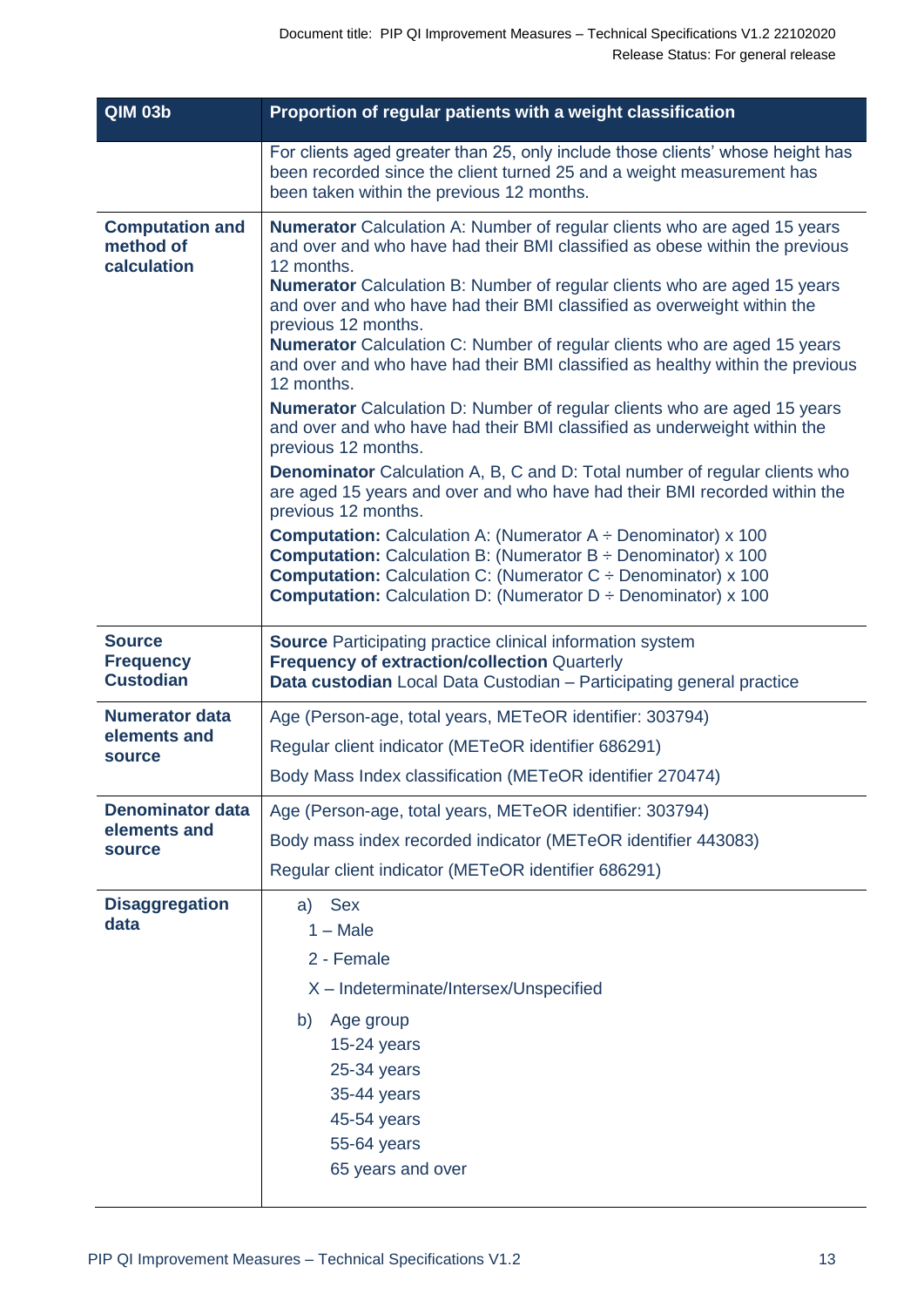| <b>QIM 03b</b>                         | Proportion of regular patients with a weight classification                                                                                                                                                                                                                                                                                                                                                                                                                                                                                                                                                                                                                                           |
|----------------------------------------|-------------------------------------------------------------------------------------------------------------------------------------------------------------------------------------------------------------------------------------------------------------------------------------------------------------------------------------------------------------------------------------------------------------------------------------------------------------------------------------------------------------------------------------------------------------------------------------------------------------------------------------------------------------------------------------------------------|
|                                        | <b>Indigenous Status</b><br>$\mathsf{C}$<br>a. Aboriginal but not Torres Strait Islander Status<br>b. Torres Strait Islander but not Aboriginal<br>c. Both Aboriginal and Torres Strait Islander<br>d. Neither Aboriginal or Torres Strait Islander<br>e. Not Stated                                                                                                                                                                                                                                                                                                                                                                                                                                  |
| <b>Disaggregation</b><br>data elements | Age – total years (Person-age, total years, METeOR identifier: 303794,)<br>Sex (Person-sex, code X, METeOR identifier: 635126)<br>Indigenous Status (METeOR identifier: 602543)                                                                                                                                                                                                                                                                                                                                                                                                                                                                                                                       |
| <b>Aggregation data</b>                | <b>PHN</b>                                                                                                                                                                                                                                                                                                                                                                                                                                                                                                                                                                                                                                                                                            |
| <b>Aggregation data</b><br>elements    | <b>PHN</b> name                                                                                                                                                                                                                                                                                                                                                                                                                                                                                                                                                                                                                                                                                       |
| <b>Clinical notes</b>                  | If the client has had their BMI recorded more than once within the previous 12<br>months, only the most recently recorded result is included in this calculation.<br>Where the client is aged between 15 and 24 years, BMI should only be used<br>if both the height and weight measurement have been taken in the last 12<br>months.<br>For clients aged greater than 25, only include those clients' whose height has<br>been recorded since the client turned 25 and a weight measurement has<br>been taken within the previous 12 months.<br>Exclude clients from the calculation if they: were 18 or older and either<br>shorter than 0.914 or taller than 2.108 metres; or refused measurement. |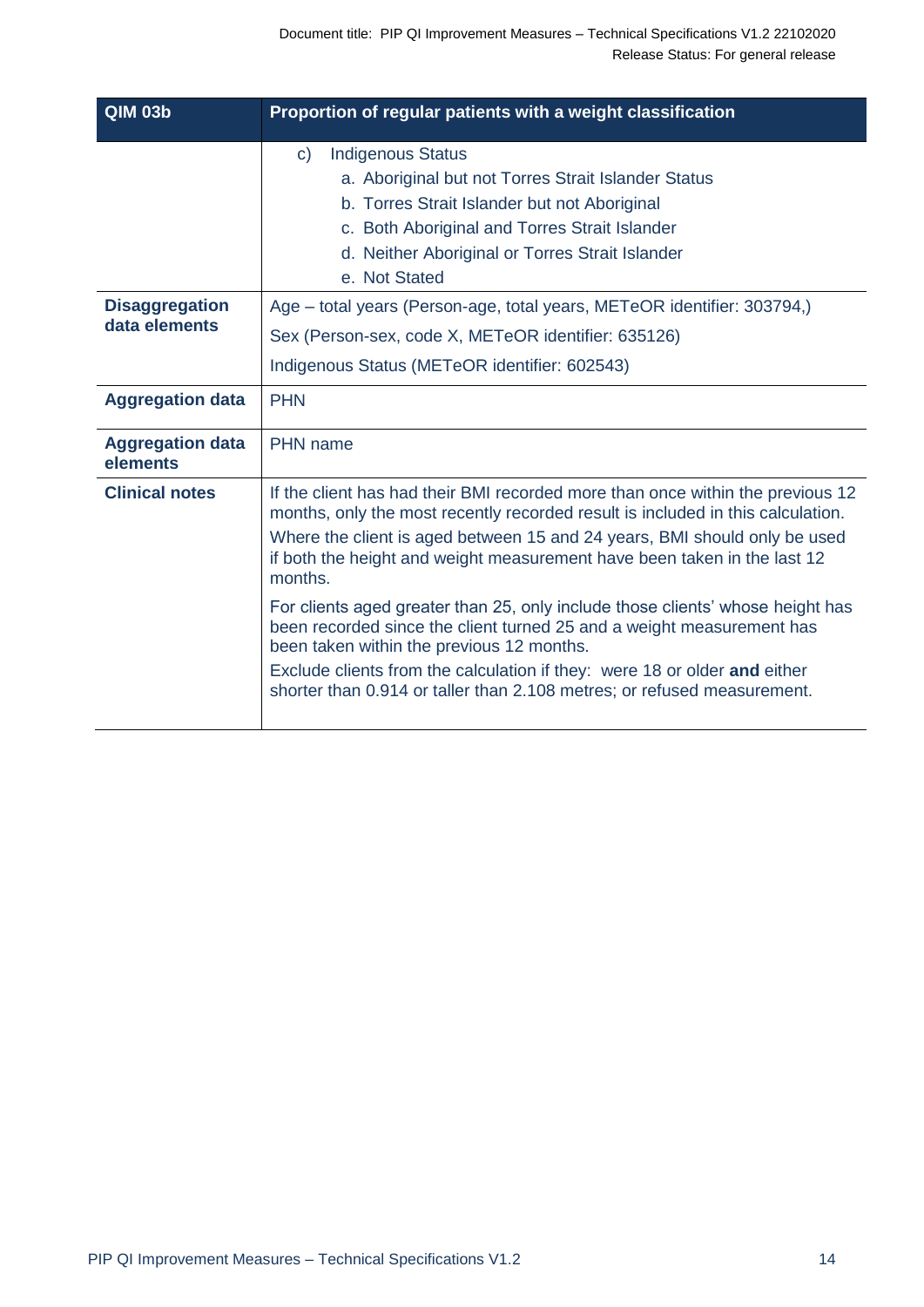| <b>QIM 04</b>                                         | Proportion of patients aged 65 and over who were immunised against<br>influenza                                                                                                                                                                                                                                                                                                                                                                                                                                                                                                                                                                  |
|-------------------------------------------------------|--------------------------------------------------------------------------------------------------------------------------------------------------------------------------------------------------------------------------------------------------------------------------------------------------------------------------------------------------------------------------------------------------------------------------------------------------------------------------------------------------------------------------------------------------------------------------------------------------------------------------------------------------|
| <b>Definition</b>                                     | Proportion of regular clients aged 65 years and over who were immunised<br>against influenza in the previous 15 months.                                                                                                                                                                                                                                                                                                                                                                                                                                                                                                                          |
| <b>Rationale</b>                                      | The administration of influenza vaccine to persons at risk of complications of<br>infection is the single most important measure in preventing or attenuating<br>influenza infection and preventing mortality. There is evidence that influenza<br>vaccine reduces hospitalisations from influenza and pneumonia and all-cause<br>mortality in adults aged ≥65 years of age. While best practice guidelines<br>recommend annual immunisation, a 15-month interval allows for cases when<br>a client decides to receive a vaccine earlier than recommended (e.g. from a<br>pharmacy), or delay and wait for the release of an 'enhanced' vaccine. |
| <b>Computation</b><br>description                     | Proportion of regular clients aged 65 years and over and who are immunised<br>against influenza.<br>A person is immunised against influenza if they have received an influenza                                                                                                                                                                                                                                                                                                                                                                                                                                                                   |
|                                                       | vaccine within the previous 15 months.                                                                                                                                                                                                                                                                                                                                                                                                                                                                                                                                                                                                           |
| <b>Computation and</b><br>method of<br>calculation    | <b>Numerator</b> Number of regular clients who are aged 65 years and over and<br>who are immunised against influenza.<br><b>Denominator</b> Total number of regular clients who are aged 65 years and<br>over.<br><b>Computation</b> (Numerator $\div$ Denominator) x 100                                                                                                                                                                                                                                                                                                                                                                        |
| <b>Source</b><br><b>Frequency</b><br><b>Custodian</b> | Source Participating practice clinical information system<br><b>Frequency of extraction/collection Quarterly</b><br>Data custodian Local Data Custodian - Participating general practice                                                                                                                                                                                                                                                                                                                                                                                                                                                         |
| <b>Numerator data</b><br>elements and<br>source       | Age (Person-age, total years, METeOR identifier: 303794)<br>Regular client indicator (METeOR identifier 686291)<br>Influenza immunisation indicator (METeOR identifier 457688)                                                                                                                                                                                                                                                                                                                                                                                                                                                                   |
| <b>Denominator data</b><br>elements and<br>source     | Age (Person-age, total years, METeOR identifier: 303794)<br>Regular client indicator (METeOR identifier 686291)                                                                                                                                                                                                                                                                                                                                                                                                                                                                                                                                  |
| <b>Disaggregation</b><br>data                         | a) Sex<br>$1 - Male$<br>2 - Female<br>X - Indeterminate/Intersex/Unspecified<br>b) Age group<br>65 years and over<br><b>Indigenous Status</b><br>$\mathbf{C}$<br>1. Aboriginal but not Torres Strait Islander Status<br>Torres Strait Islander but not Aboriginal<br>2.<br>Both Aboriginal and Torres Strait Islander<br>3.<br>Neither Aboriginal or Torres Strait Islander<br>4.<br><b>Not Stated</b><br>9.                                                                                                                                                                                                                                     |
| <b>Disaggregation</b><br>data elements                | Age - total years (Person-age, total years, METeOR identifier: 303794,)<br>Sex (Person-sex, code X, METeOR identifier: 635126)<br>Indigenous Status (METeOR identifier: 602543)                                                                                                                                                                                                                                                                                                                                                                                                                                                                  |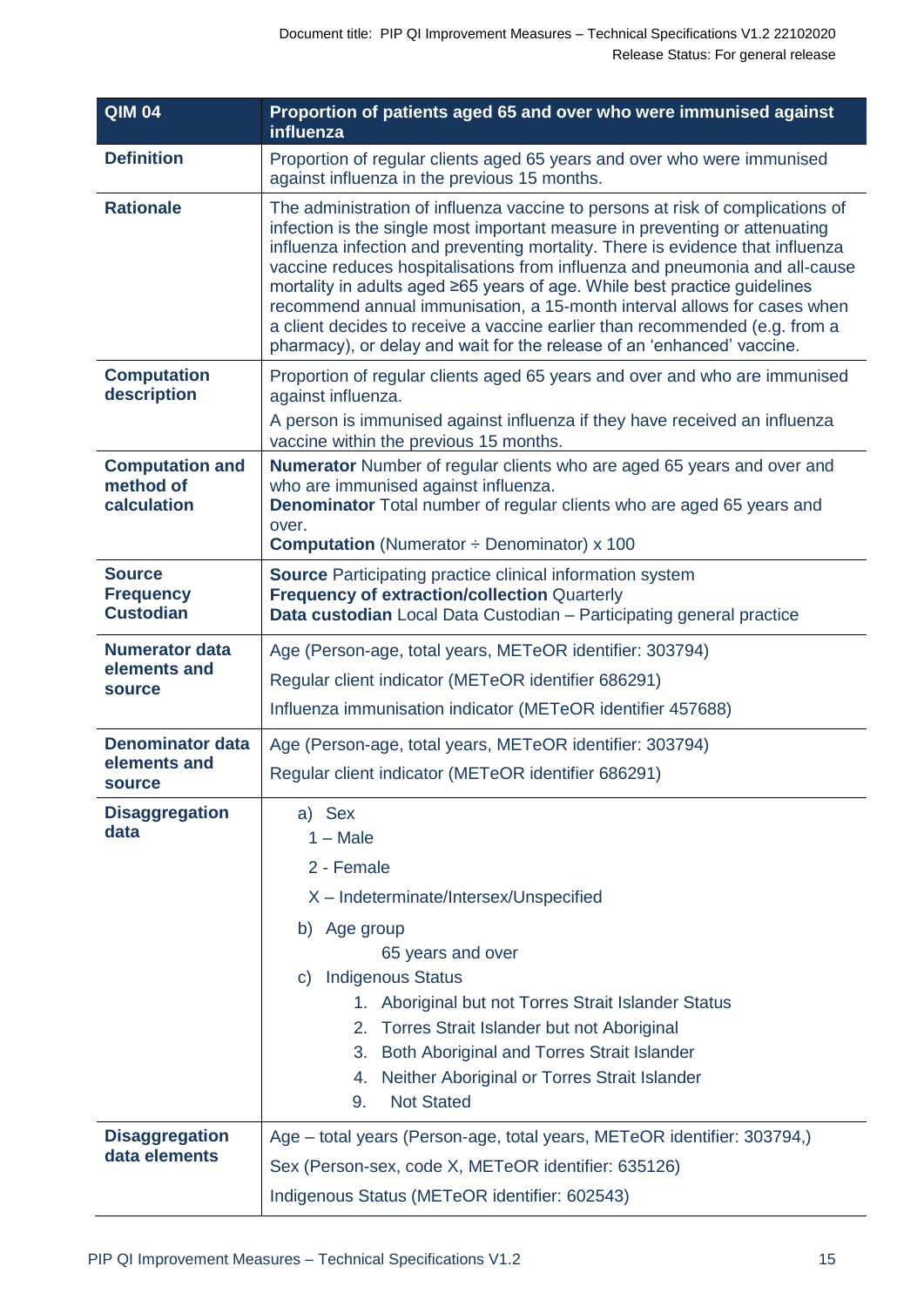| <b>QIM 04</b>                       | Proportion of patients aged 65 and over who were immunised against<br>influenza                                                                                                                         |
|-------------------------------------|---------------------------------------------------------------------------------------------------------------------------------------------------------------------------------------------------------|
| <b>Aggregation data</b>             | <b>PHN</b>                                                                                                                                                                                              |
| <b>Aggregation data</b><br>elements | <b>PHN</b> name                                                                                                                                                                                         |
| <b>Clinical notes</b>               | Data are reported quarterly for services delivered in the given period 12<br>months.                                                                                                                    |
|                                     | A person is immunised against influenza if they have received an influenza<br>vaccine within the previous 15 months.                                                                                    |
|                                     | Results arising from clinical intervention conducted outside of the service, that<br>are known by the service and included in the patient record, are included in<br>the calculation of this indicator. |
|                                     | Exclude clients from the calculation if they:                                                                                                                                                           |
|                                     | did not have the immunisation due to documented medical reasons (e.g.<br>allergy), system reasons (vaccine not available), or patient reasons (e.g.<br>refusal); or                                     |
|                                     | had results from measurements conducted outside of the service which<br>were not available to the service and had not visited the service in the<br>previous 15 months.                                 |
|                                     |                                                                                                                                                                                                         |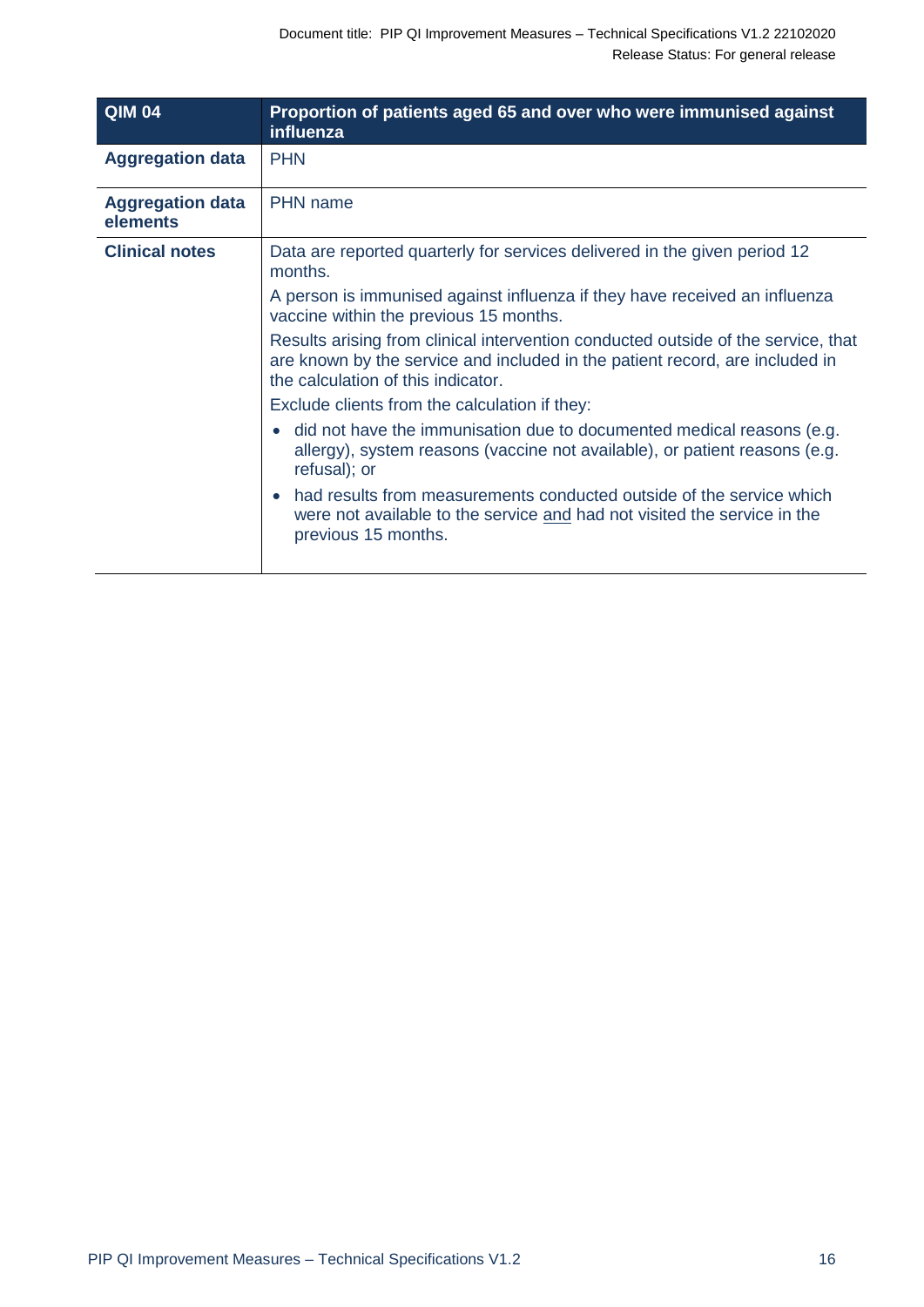| <b>QIM 05</b>                                         | Proportion of patients with diabetes who were immunised against<br>influenza                                                                                                                                                                                                                                                                                                                                                                                                                                                                                                                                                                                                                                                                                            |
|-------------------------------------------------------|-------------------------------------------------------------------------------------------------------------------------------------------------------------------------------------------------------------------------------------------------------------------------------------------------------------------------------------------------------------------------------------------------------------------------------------------------------------------------------------------------------------------------------------------------------------------------------------------------------------------------------------------------------------------------------------------------------------------------------------------------------------------------|
| <b>Definition</b>                                     | Proportion of regular clients with diabetes who were immunised against<br>influenza in the previous 15 months.                                                                                                                                                                                                                                                                                                                                                                                                                                                                                                                                                                                                                                                          |
| <b>Rationale</b>                                      | Diabetes was the underlying cause of around 10% of all deaths in Australia in<br>2016. People with diabetes are considered to be at high risk of complications<br>from influenza. During recent influenza epidemics, diabetes was considered a<br>significant risk factor for hospitalization. The administration of influenza<br>vaccine to persons at risk of complications is the single most important<br>measure in preventing or attenuating influenza infection and preventing<br>mortality. While best practice guidelines recommend annual immunisation, a<br>15-month interval allows for cases when a client decides to receive a vaccine<br>earlier than recommended (e.g. from a pharmacy), or delay and wait for the<br>release of an 'enhanced' vaccine. |
| <b>Computation</b><br>description                     | Proportion of regular clients who are recorded as having Type 1 or Type 2<br>diabetes a diagnosis which indicates diabetes but does not specify between<br>Type 1 or Type 2 and are immunised against influenza.<br>A person is immunised against influenza if they have received an influenza<br>vaccine within the previous 15 months.                                                                                                                                                                                                                                                                                                                                                                                                                                |
| <b>Computation and</b><br>method of<br>calculation    | <b>Numerator</b> Number of regular clients who are recorded as having Type 1 or<br>Type 2 diabetes or a diagnosis which indicates diabetes but does not specify<br>between Type 1 or Type 2 and are immunised against influenza.<br><b>Denominator</b> Total number of regular clients who are recorded as having<br>Type 1 or Type 2 diabetes or a diagnosis which indicates diabetes but does<br>not specify between Type 1 or Type 2.<br><b>Computation</b> (Numerator $\div$ Denominator) x 100                                                                                                                                                                                                                                                                     |
| <b>Source</b><br><b>Frequency</b><br><b>Custodian</b> | <b>Source</b> Participating practice clinical information system<br><b>Frequency of extraction/collection Quarterly</b><br>Data custodian Local Data Custodian - Participating general practice                                                                                                                                                                                                                                                                                                                                                                                                                                                                                                                                                                         |
| <b>Numerator data</b><br>elements and<br>source       | Regular client indicator (METeOR identifier 686291)<br>Diabetes status (Diabetes mellitus status, METeOR identifier 270194)<br>Influenza immunisation indicator (METeOR 457688)                                                                                                                                                                                                                                                                                                                                                                                                                                                                                                                                                                                         |
| <b>Denominator data</b><br>elements and<br>source     | Diabetes status (Diabetes mellitus status, METeOR identifier 270194)<br>Regular client indicator (METeOR identifier 686291)<br>Age - total years (Person-age, total years, METeOR identifier: 303794)                                                                                                                                                                                                                                                                                                                                                                                                                                                                                                                                                                   |
| <b>Disaggregation</b><br>data                         | a) Sex<br>$1 - Male$<br>2 - Female<br>X - Indeterminate/Intersex/Unspecified<br>b) Age group<br>0-4 years<br>5-14 years<br>15-24 years<br>25-34 years<br>35-44 years<br>45-54 years                                                                                                                                                                                                                                                                                                                                                                                                                                                                                                                                                                                     |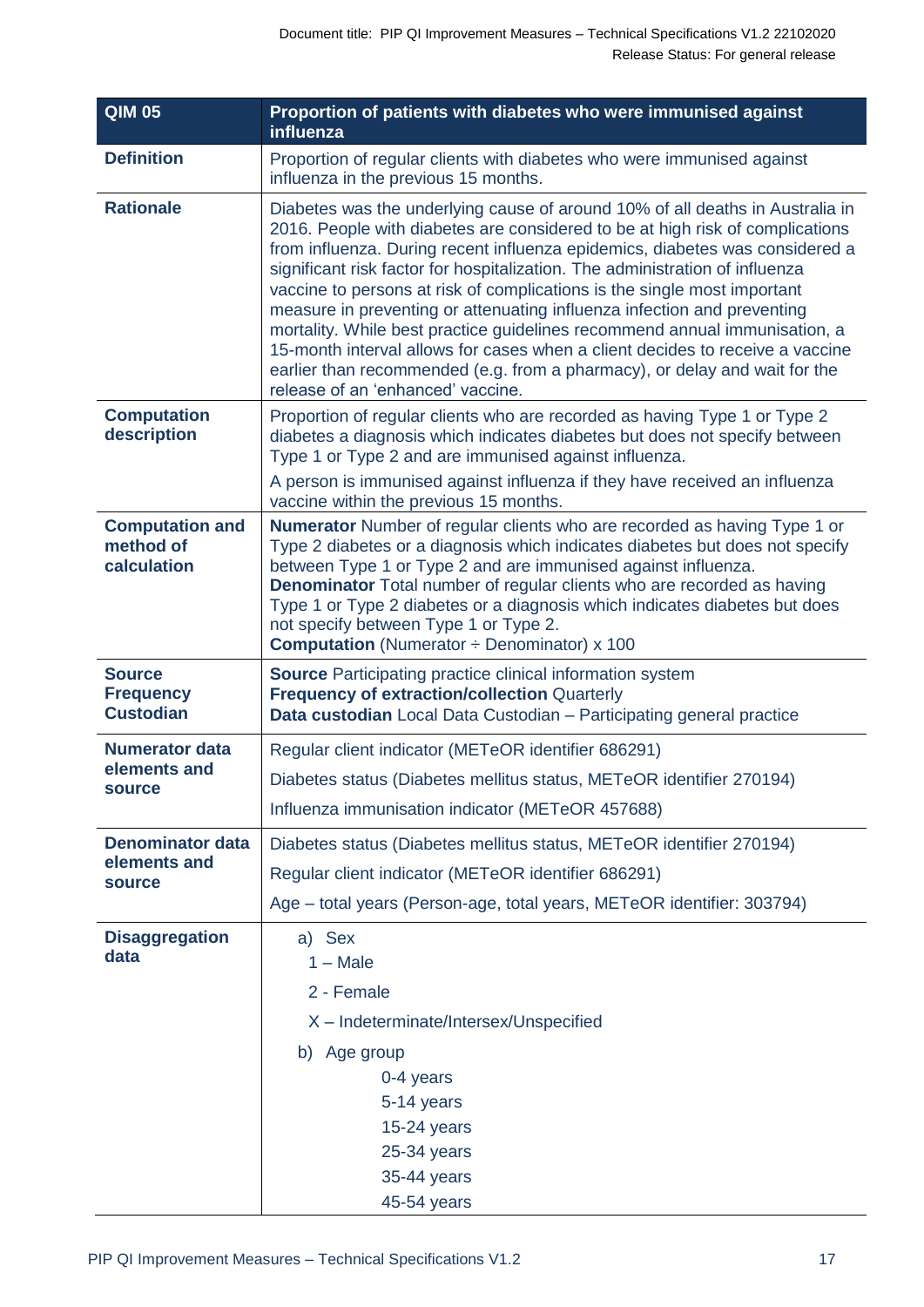| <b>QIM 05</b>                          | Proportion of patients with diabetes who were immunised against<br>influenza                                                                                                                                                                                                                                                                                                                                                                                                                                                                                                                                                                                                                                                                                                                                                                                                                                                                                                                                                                                                                                                                                                                                                                                                                                                  |
|----------------------------------------|-------------------------------------------------------------------------------------------------------------------------------------------------------------------------------------------------------------------------------------------------------------------------------------------------------------------------------------------------------------------------------------------------------------------------------------------------------------------------------------------------------------------------------------------------------------------------------------------------------------------------------------------------------------------------------------------------------------------------------------------------------------------------------------------------------------------------------------------------------------------------------------------------------------------------------------------------------------------------------------------------------------------------------------------------------------------------------------------------------------------------------------------------------------------------------------------------------------------------------------------------------------------------------------------------------------------------------|
|                                        | 55-64 years<br>65 years and over<br><b>Indigenous Status</b><br>C)<br>1. Aboriginal but not Torres Strait Islander Status<br>2. Torres Strait Islander but not Aboriginal<br>Both Aboriginal and Torres Strait Islander<br>3.<br>Neither Aboriginal or Torres Strait Islander<br>4.<br><b>Not Stated</b><br>9.                                                                                                                                                                                                                                                                                                                                                                                                                                                                                                                                                                                                                                                                                                                                                                                                                                                                                                                                                                                                                |
| <b>Disaggregation</b><br>data elements | Age – total years (Person-age, total years, METeOR identifier: 303794,)<br>Sex (Person-sex, code X, METeOR identifier: 635126)<br>Indigenous Status (METeOR identifier: 602543)                                                                                                                                                                                                                                                                                                                                                                                                                                                                                                                                                                                                                                                                                                                                                                                                                                                                                                                                                                                                                                                                                                                                               |
| <b>Aggregation data</b>                | <b>PHN</b>                                                                                                                                                                                                                                                                                                                                                                                                                                                                                                                                                                                                                                                                                                                                                                                                                                                                                                                                                                                                                                                                                                                                                                                                                                                                                                                    |
| <b>Aggregation data</b><br>elements    | PHN name                                                                                                                                                                                                                                                                                                                                                                                                                                                                                                                                                                                                                                                                                                                                                                                                                                                                                                                                                                                                                                                                                                                                                                                                                                                                                                                      |
| <b>Clinical notes</b>                  | Data are reported quarterly for services delivered in the given period (15<br>months).<br>A person is immunised against influenza if they have received an influenza<br>vaccine within the previous 15 months.<br>Results arising from measurements conducted outside of the service, that are<br>known by the service and included in the patient record, are included in the<br>calculation of this indicator.<br>A client is classified as having diabetes, if they have Type 1 or Type 2<br>diabetes a diagnosis which indicates diabetes but does not specify between<br>Type 1 or Type 2 listed as a diagnosis in their patient record.<br>Exclude clients from the calculation if they:<br>did not have the immunisation due to documented medical reasons (e.g.<br>allergy), system reasons (vaccine not available) or patient reasons (e.g.<br>refusal).<br>had secondary diabetes, gestational diabetes mellitus (GDM), previous<br>$\bullet$<br>GDM, impaired fasting glucose, impaired glucose tolerance.<br>had results from measurements conducted outside of the service which<br>$\bullet$<br>were not available to the service; and had not visited the service in the<br>previous 12 months.<br>Note that any patients who have had gestational diabetes but also have Type<br>2 diabetes will be included. |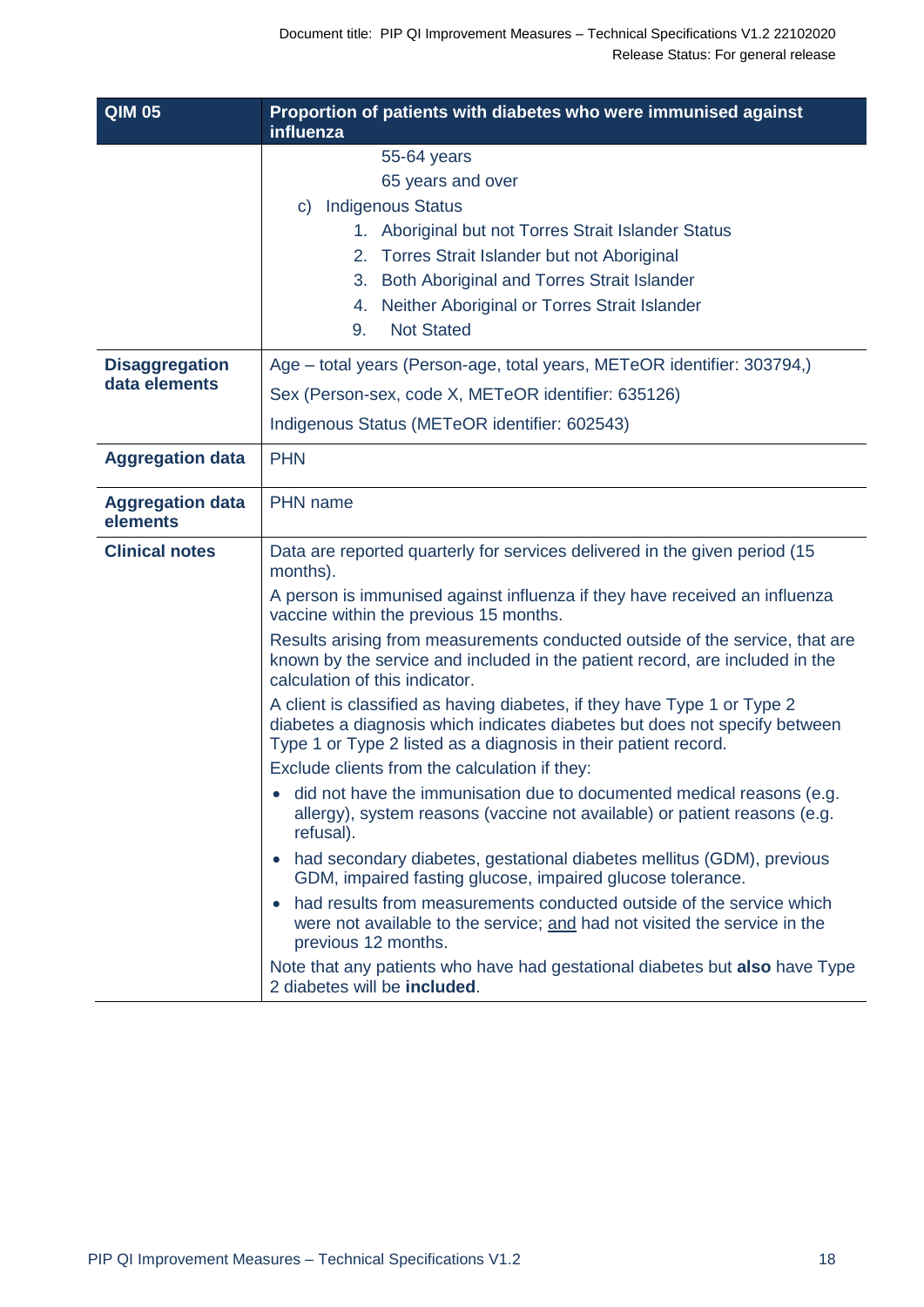| <b>QIM 06</b>                                         | Proportion of patients with COPD who were immunised against<br>influenza                                                                                                                                                                                                                                                                                                                                                                                                                                                                                                                                                                                                                                                                                                                                                |
|-------------------------------------------------------|-------------------------------------------------------------------------------------------------------------------------------------------------------------------------------------------------------------------------------------------------------------------------------------------------------------------------------------------------------------------------------------------------------------------------------------------------------------------------------------------------------------------------------------------------------------------------------------------------------------------------------------------------------------------------------------------------------------------------------------------------------------------------------------------------------------------------|
| <b>Definition</b>                                     | Proportion of regular clients who are aged 15 years and over, are recorded as<br>having chronic obstructive pulmonary disease (COPD), and were immunised<br>against influenza in the previous 15 months.                                                                                                                                                                                                                                                                                                                                                                                                                                                                                                                                                                                                                |
| <b>Rationale</b>                                      | People with COPD are considered to be at high risk of complications from<br>influenza. Data from several studies also provide evidence that influenza<br>vaccination has a clinically important protective effect on influenza-related<br>COPD exacerbations, and probably an effect on the total number of<br>exacerbations in COPD patients. The administration of influenza vaccine to<br>persons at risk of complications is the single most important measure in<br>preventing or attenuating influenza infection and preventing mortality. While<br>best practice guidelines recommend annual immunisation, a 15-month<br>interval allows for cases when a client decides to receive a vaccine earlier<br>than recommended (e.g. from a pharmacy), or delay and wait for the release<br>of an 'enhanced' vaccine. |
| <b>Computation</b><br>description                     | Proportion regular clients who are aged 15 years and over who are recorded<br>as having COPD and are immunised against influenza.<br>A person is immunised against influenza if they have received an influenza                                                                                                                                                                                                                                                                                                                                                                                                                                                                                                                                                                                                         |
|                                                       | vaccine within the previous 15 months.                                                                                                                                                                                                                                                                                                                                                                                                                                                                                                                                                                                                                                                                                                                                                                                  |
| <b>Computation and</b><br>method of<br>calculation    | <b>Numerator</b> Number of regular clients who are aged 15 years and over who<br>are recorded as having COPD and are immunised against influenza.<br><b>Denominator</b> Total number of regular clients who are aged 15 years and<br>over who are recorded as having COPD.<br><b>Computation</b> (Numerator $\div$ Denominator) x 100                                                                                                                                                                                                                                                                                                                                                                                                                                                                                   |
| <b>Source</b><br><b>Frequency</b><br><b>Custodian</b> | <b>Source</b> Participating practice clinical information system<br><b>Frequency of extraction/collection Quarterly</b><br>Data custodian Local Data Custodian - Participating general practice                                                                                                                                                                                                                                                                                                                                                                                                                                                                                                                                                                                                                         |
| <b>Numerator data</b>                                 | Age (Person-age, total years, METeOR identifier: 303794)                                                                                                                                                                                                                                                                                                                                                                                                                                                                                                                                                                                                                                                                                                                                                                |
| elements and<br>source                                | Influenza immunisation indicator (METeOR identifier 457688)                                                                                                                                                                                                                                                                                                                                                                                                                                                                                                                                                                                                                                                                                                                                                             |
|                                                       | COPD recorded indicator (METeOR identifier 464928)                                                                                                                                                                                                                                                                                                                                                                                                                                                                                                                                                                                                                                                                                                                                                                      |
|                                                       | Regular client indicator ((METeOR identifier 686291)                                                                                                                                                                                                                                                                                                                                                                                                                                                                                                                                                                                                                                                                                                                                                                    |
| <b>Denominator data</b>                               | Age (Person-age, total years, METeOR identifier: 303794)                                                                                                                                                                                                                                                                                                                                                                                                                                                                                                                                                                                                                                                                                                                                                                |
| elements and<br>source                                | Regular client indicator ((METeOR identifier 686291)                                                                                                                                                                                                                                                                                                                                                                                                                                                                                                                                                                                                                                                                                                                                                                    |
| <b>Disaggregation</b><br>data                         | a) Sex<br>$1 - Male$<br>2 - Female<br>X - Indeterminate/Intersex/Unspecified<br>b) Age group<br>$15-24$ years<br>25-34 years<br>35-44 years<br>45-54 years<br>55-64 years<br>65 years and over                                                                                                                                                                                                                                                                                                                                                                                                                                                                                                                                                                                                                          |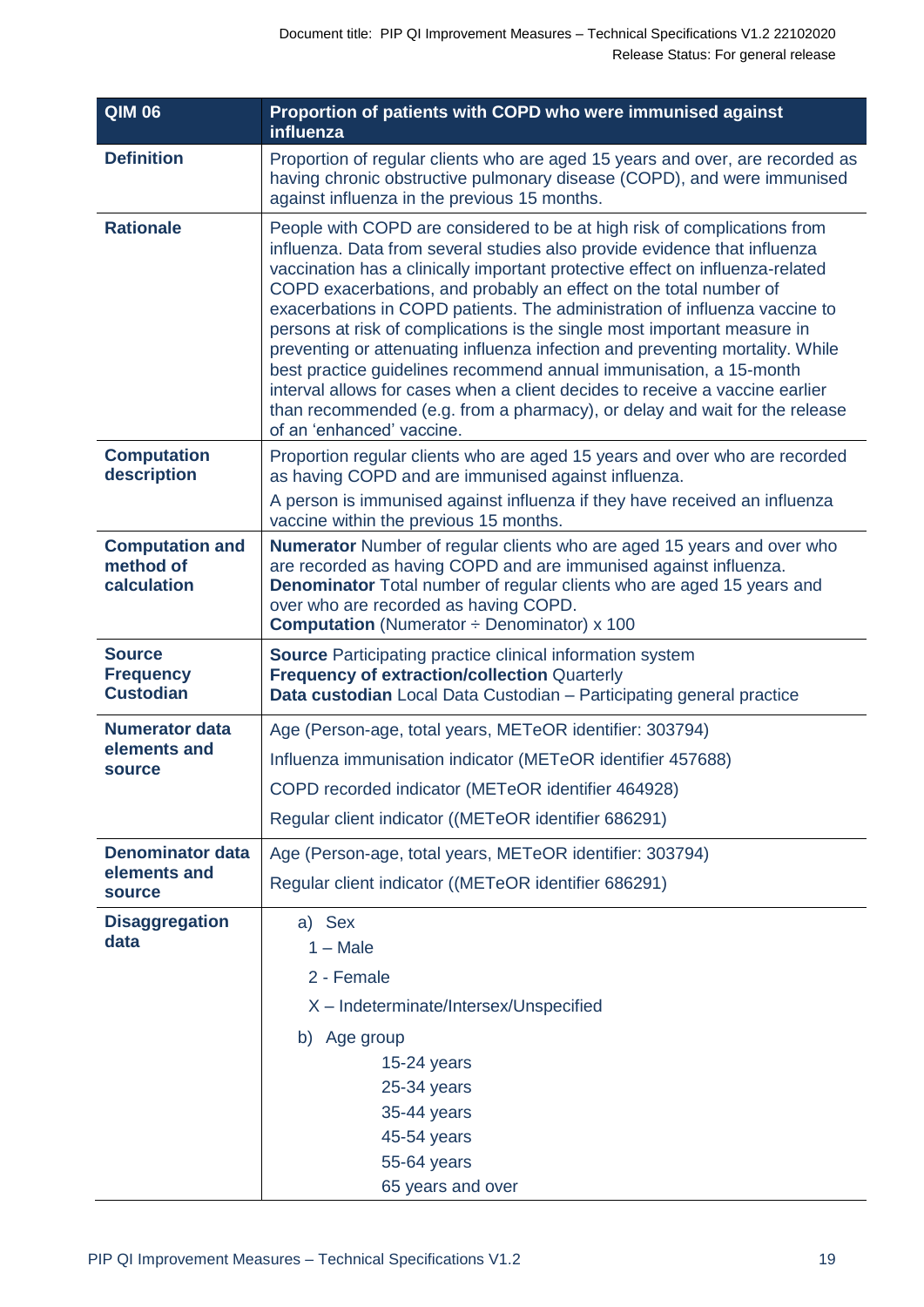| <b>QIM 06</b>                          | Proportion of patients with COPD who were immunised against<br>influenza                                                                                                                                                                            |
|----------------------------------------|-----------------------------------------------------------------------------------------------------------------------------------------------------------------------------------------------------------------------------------------------------|
|                                        | c) Indigenous Status<br>1. Aboriginal but not Torres Strait Islander Status<br>2. Torres Strait Islander but not Aboriginal<br>3. Both Aboriginal and Torres Strait Islander<br>Neither Aboriginal or Torres Strait Islander<br>4.<br>9. Not Stated |
| <b>Disaggregation</b><br>data elements | Age – total years (Person-age, total years, METeOR identifier: 303794,)<br>Sex (Person-sex, code X, METeOR identifier: 635126)<br>Indigenous Status (METeOR identifier: 602543)                                                                     |
| <b>Aggregation data</b>                | <b>PHN</b>                                                                                                                                                                                                                                          |
| <b>Aggregation data</b><br>elements    | <b>PHN</b> name                                                                                                                                                                                                                                     |
| <b>Clinical notes</b>                  | COPD: Chronic Obstructive Pulmonary Disease. Include any diagnosis of<br>COPD.<br>A person is immunised against influenza if they have received an influenza<br>vaccine within the previous 15 months.                                              |
|                                        | Results arising from measurements conducted outside of the service, that are<br>known by the service and included in the patient record, are included in the<br>calculation of this indicator.<br>Exclude clients from the calculation if they:     |
|                                        | • did not have the immunisation due to documented medical reasons (e.g.<br>allergy), system reasons (vaccine not available) or patient reasons (e.g.<br>refusal).                                                                                   |
|                                        | had results from measurements conducted outside of the service which<br>were not available to the service; and had not visited the service in the<br>previous 12 months.                                                                            |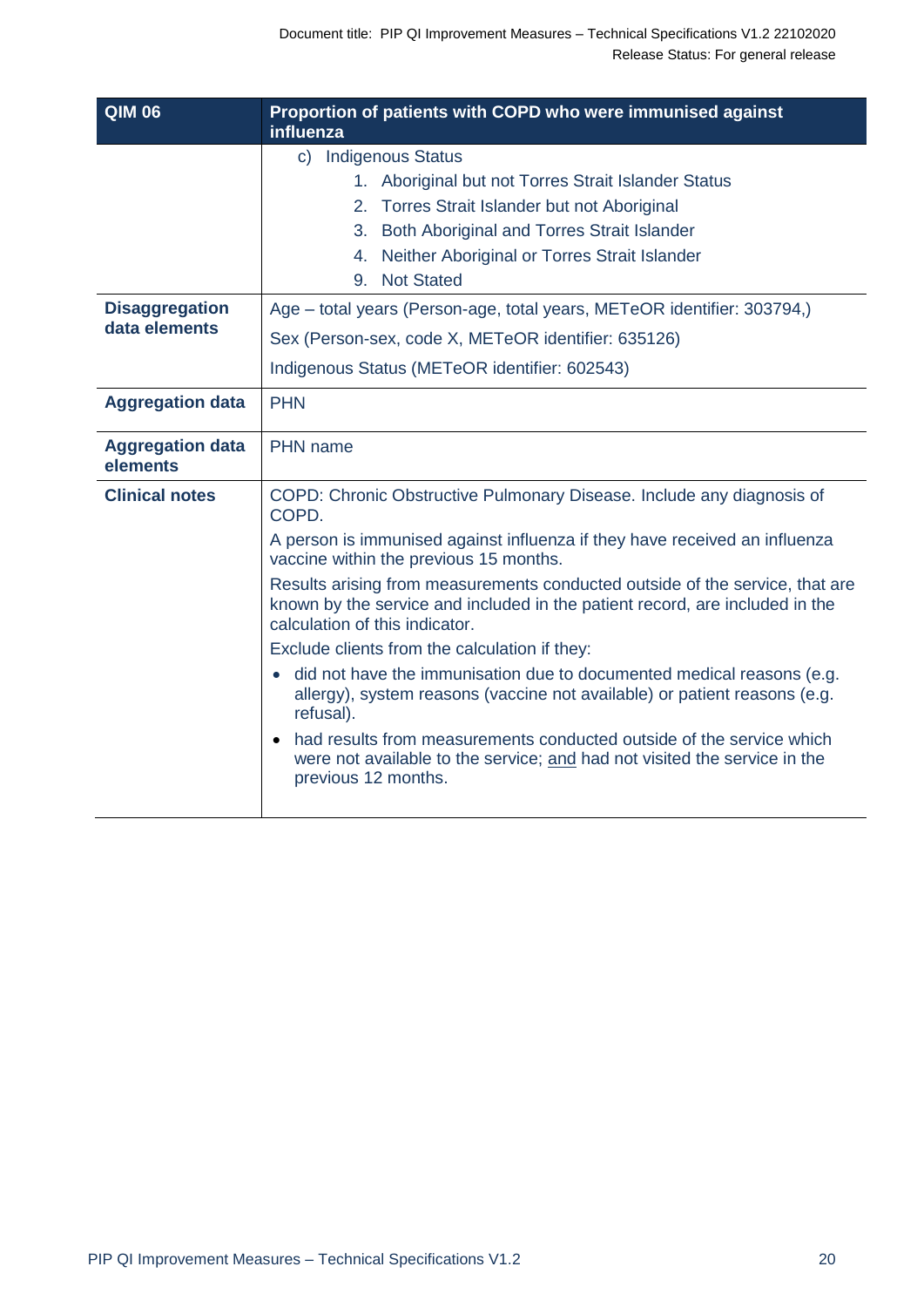| <b>QIM 07</b>                                         | Proportion of patients with an alcohol consumption status                                                                                                                                                                                                                                                                                                                                                                                   |
|-------------------------------------------------------|---------------------------------------------------------------------------------------------------------------------------------------------------------------------------------------------------------------------------------------------------------------------------------------------------------------------------------------------------------------------------------------------------------------------------------------------|
| <b>Definition</b>                                     | Proportion of regular clients who are aged 15 years and over who have had<br>their alcohol consumption status recorded.                                                                                                                                                                                                                                                                                                                     |
| <b>Rationale</b>                                      | Excessive consumption is associated with health and social problems in all<br>populations. Many chronic conditions share common risk factors that are<br>largely preventable, including excessive alcohol consumption. While fewer<br>Australians are drinking at levels that contribute to alcohol-related harm,<br>about 26% of people drink more than is recommended on a single occasion,<br>and they do this at least once each month. |
| <b>Computation</b><br>description                     | Proportion of regular clients who are aged 15 years and over and who have<br>had their alcohol consumption status recorded at the primary health care<br>service.                                                                                                                                                                                                                                                                           |
|                                                       | Alcohol consumption status has been recorded if the health service has<br>either:                                                                                                                                                                                                                                                                                                                                                           |
|                                                       | a) A record of whether the client consumes alcohol; or                                                                                                                                                                                                                                                                                                                                                                                      |
|                                                       | b) A record specifying the amount and frequency of the client's alcohol<br>consumption                                                                                                                                                                                                                                                                                                                                                      |
|                                                       | Results arising from measurements conducted outside of the service, that are<br>known by the service, are included in the calculation of this indicator.                                                                                                                                                                                                                                                                                    |
| <b>Computation and</b><br>method of<br>calculation    | Numerator Number of regular clients who are aged 15 years and over and<br>who have had their alcohol consumption status recorded.<br><b>Denominator</b> Total number of regular clients who are aged 15 years and<br>over<br><b>Computation</b> (Numerator $\div$ Denominator) x 100                                                                                                                                                        |
| <b>Source</b><br><b>Frequency</b><br><b>Custodian</b> | <b>Source</b> Participating practice clinical information system<br><b>Frequency of extraction/collection Quarterly</b><br>Data custodian Local Data Custodian - Participating general practice                                                                                                                                                                                                                                             |
| <b>Numerator data</b>                                 | Age (Person-age, total years, METeOR identifier: 303794)                                                                                                                                                                                                                                                                                                                                                                                    |
| elements and<br><b>source</b>                         | Regular client indicator (METeOR identifier 686291)                                                                                                                                                                                                                                                                                                                                                                                         |
|                                                       | Alcohol consumption status indicator (Alcohol consumption status recorded<br>indicator, METeOR identifier 441441)                                                                                                                                                                                                                                                                                                                           |
| <b>Denominator data</b>                               | Age (Person-age, total years, METeOR identifier: 303794)                                                                                                                                                                                                                                                                                                                                                                                    |
| elements and<br>source                                | Regular client indicator (METeOR identifier 686291)                                                                                                                                                                                                                                                                                                                                                                                         |
| <b>Disaggregation</b><br>data                         | a) Sex<br>$1 - Male$<br>2 - Female<br>X - Indeterminate/Intersex/Unspecified<br>b) Age group<br>$15-24$ years                                                                                                                                                                                                                                                                                                                               |
|                                                       | 25-34 years<br>35-44 years<br>45-54 years<br>55-64 years<br>65 years and over                                                                                                                                                                                                                                                                                                                                                               |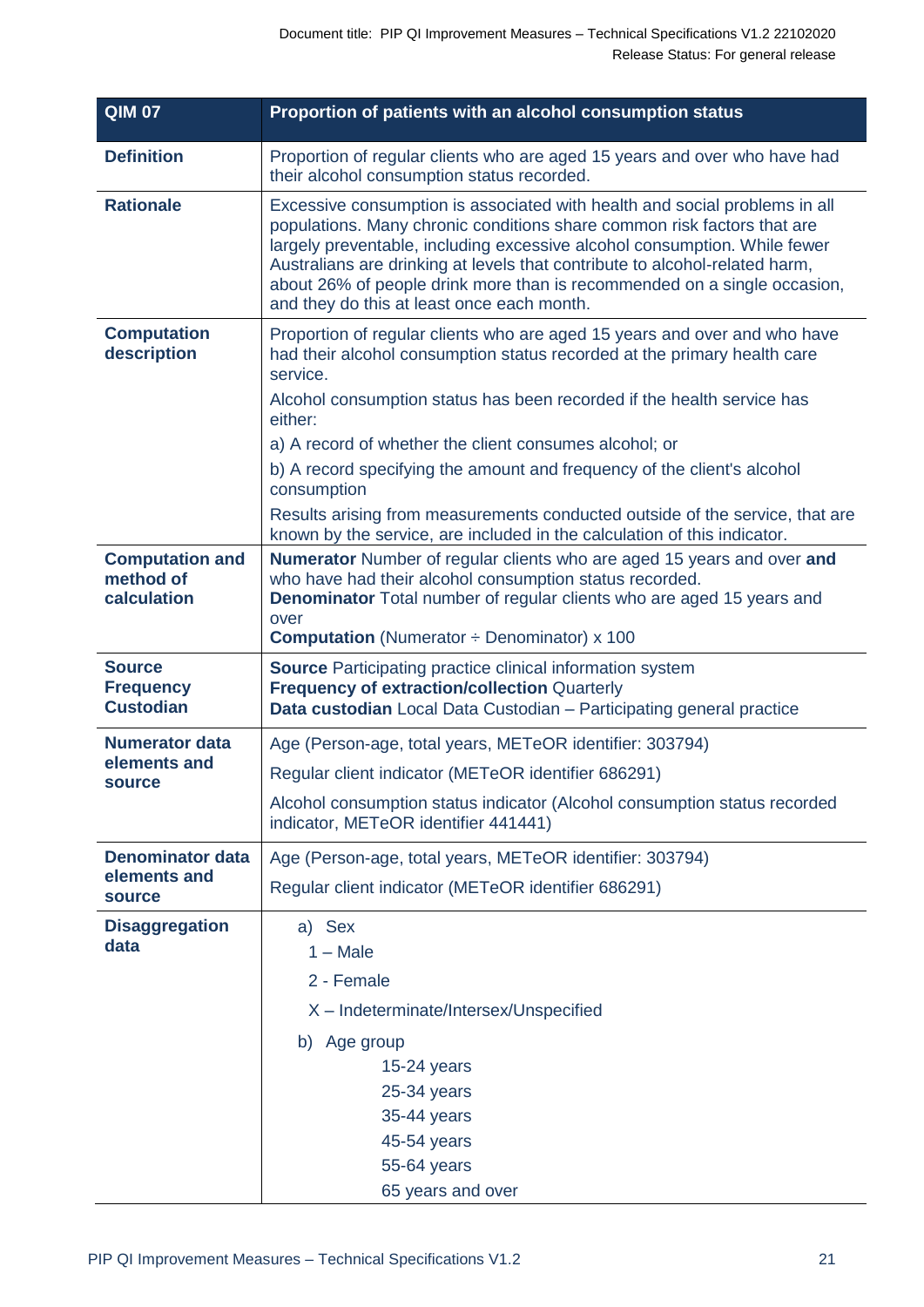| <b>QIM 07</b>                          | Proportion of patients with an alcohol consumption status                                                                                                                                                                                                                                           |
|----------------------------------------|-----------------------------------------------------------------------------------------------------------------------------------------------------------------------------------------------------------------------------------------------------------------------------------------------------|
|                                        | <b>Indigenous Status</b><br>$\mathsf{C}$<br>1. Aboriginal but not Torres Strait Islander Status<br>Torres Strait Islander but not Aboriginal<br>2 <sup>1</sup><br>Both Aboriginal and Torres Strait Islander<br>3.<br>Neither Aboriginal or Torres Strait Islander<br>4.<br>9.<br><b>Not Stated</b> |
| <b>Disaggregation</b><br>data elements | Age – total years (Person-age, total years, METeOR identifier: 303794,)<br>Sex (Person-sex, code X, METeOR identifier: 635126)<br>Indigenous Status (METeOR identifier: 602543)                                                                                                                     |
| <b>Aggregation data</b>                | <b>PHN</b>                                                                                                                                                                                                                                                                                          |
| <b>Aggregation data</b><br>elements    | <b>PHN</b> name                                                                                                                                                                                                                                                                                     |
| <b>Clinical notes</b>                  | Only the most recently recorded result is included in this calculation.<br>Note a record and date stamped Change Track Audit C is the gold standard<br>where clinical information systems have this functionality.                                                                                  |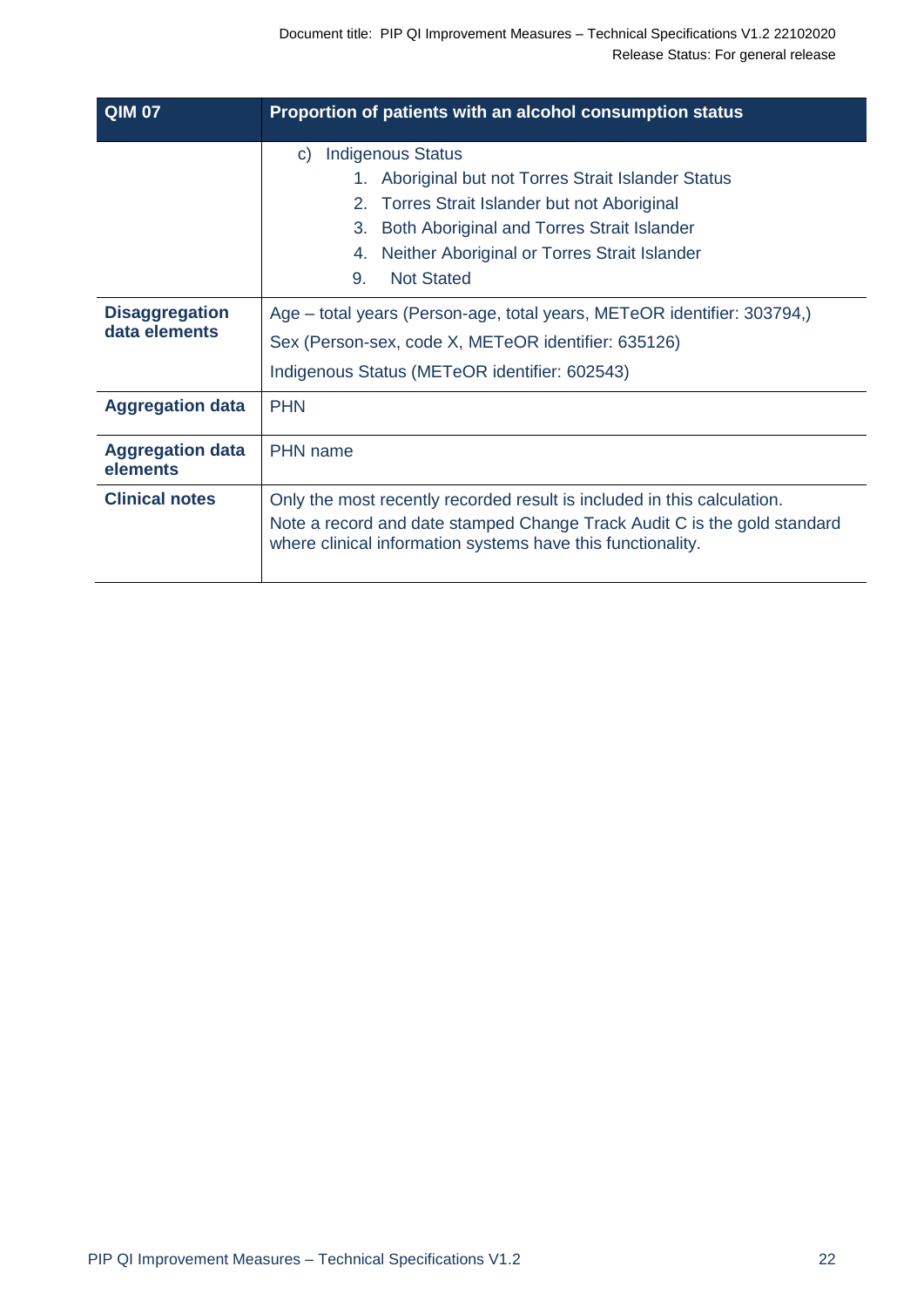| <b>QIM 08</b>                                      | Proportion of patients with the necessary risk factors assessed to<br>enable CVD assessment                                                                                                                                                                                                                                                                                                                                                                                                                                                                                                                                                                                                                                                                                                                                                                                                                                                                                                                                                                                                                                                                                                                                                                                                                                                                                                                                                                         |
|----------------------------------------------------|---------------------------------------------------------------------------------------------------------------------------------------------------------------------------------------------------------------------------------------------------------------------------------------------------------------------------------------------------------------------------------------------------------------------------------------------------------------------------------------------------------------------------------------------------------------------------------------------------------------------------------------------------------------------------------------------------------------------------------------------------------------------------------------------------------------------------------------------------------------------------------------------------------------------------------------------------------------------------------------------------------------------------------------------------------------------------------------------------------------------------------------------------------------------------------------------------------------------------------------------------------------------------------------------------------------------------------------------------------------------------------------------------------------------------------------------------------------------|
| <b>Definition</b>                                  | Proportion of regular clients aged 45 to 74 years with information available to<br>calculate their absolute CVD risk.                                                                                                                                                                                                                                                                                                                                                                                                                                                                                                                                                                                                                                                                                                                                                                                                                                                                                                                                                                                                                                                                                                                                                                                                                                                                                                                                               |
| <b>Rationale</b>                                   | Assessment of absolute CVD risk based on multiple risk factors is more<br>accurate than that based on individual risk factors due to the cumulative<br>nature of risk effects. Basing patient management decisions on this approach<br>should improve CVD outcomes.                                                                                                                                                                                                                                                                                                                                                                                                                                                                                                                                                                                                                                                                                                                                                                                                                                                                                                                                                                                                                                                                                                                                                                                                 |
| <b>Computation</b><br>description                  | Proportion of regular clients aged 45 to 74 years, without an existing coded<br>diagnosis of CVD who have had all of the following information recorded:<br><b>Tobacco smoking</b><br>$\bullet$<br><b>Diabetes</b><br>$\bullet$<br>Diabetes status: Type 1 or Type 2 Diabetes or a diagnosis which<br>indicates diabetes but does not specify between Type 1 or Type 2<br>Diabetes risk: Fasting Glucose Test result, or a screening for<br>glycosylated haemoglobin (HbA1c test result)<br>Systolic blood pressure<br>$\bullet$<br>Total cholesterol and HDL cholesterol levels<br>Age<br>$\bullet$<br><b>Sex</b><br>$\bullet$<br>Operationalisation of tobacco smoking status, cholesterol levels, sex and age<br>Where a regular client's tobacco smoking status does not have an<br>assessment date assigned within the Clinical Information System (CIS),<br>tobacco smoking status as recorded in the CIS should be treated as current<br>(i.e. as having been updated within the previous 12 months).<br>Where a regular client's total cholesterol and HDL cholesterol levels does not<br>have an assessment date assigned within the Clinical Information System<br>(CIS), it should be treated as current (i.e. as having been updated in<br>accordance with RACGP Red Book guidelines).<br>If the client has an Indigenous Status of 1 (Aboriginal), 2 (Torres Strait<br>Islander) or 3 (both Aboriginal and Torres Strait Islander), clients in the age |
| <b>Computation and</b><br>method of<br>calculation | group 35 and 44 should also be included in this report.<br><b>Numerator A:</b> Number of regular clients aged 45 to 74 years, who have had<br>all of the following information recorded:<br>Tobacco smoking<br>$\bullet$<br>Diabetes: Type 1 or Type 2 Diabetes, a diagnosis which indicates<br>$\bullet$<br>diabetes but does not specify between Type 1 or Type 2, OR a Fasting<br>Glucose Test result, OR a screening for glycosylated haemoglobin<br>(HbA1c test result)<br>Systolic blood pressure<br>$\bullet$<br>Total cholesterol and HDL cholesterol levels<br>$\bullet$<br>Age<br>$\bullet$<br><b>Sex</b><br><b>Numerator B:</b> Number of Indigenous regular clients aged 35 to 44 years,<br>who have all the following information recorded:<br>Tobacco smoking<br>$\bullet$                                                                                                                                                                                                                                                                                                                                                                                                                                                                                                                                                                                                                                                                            |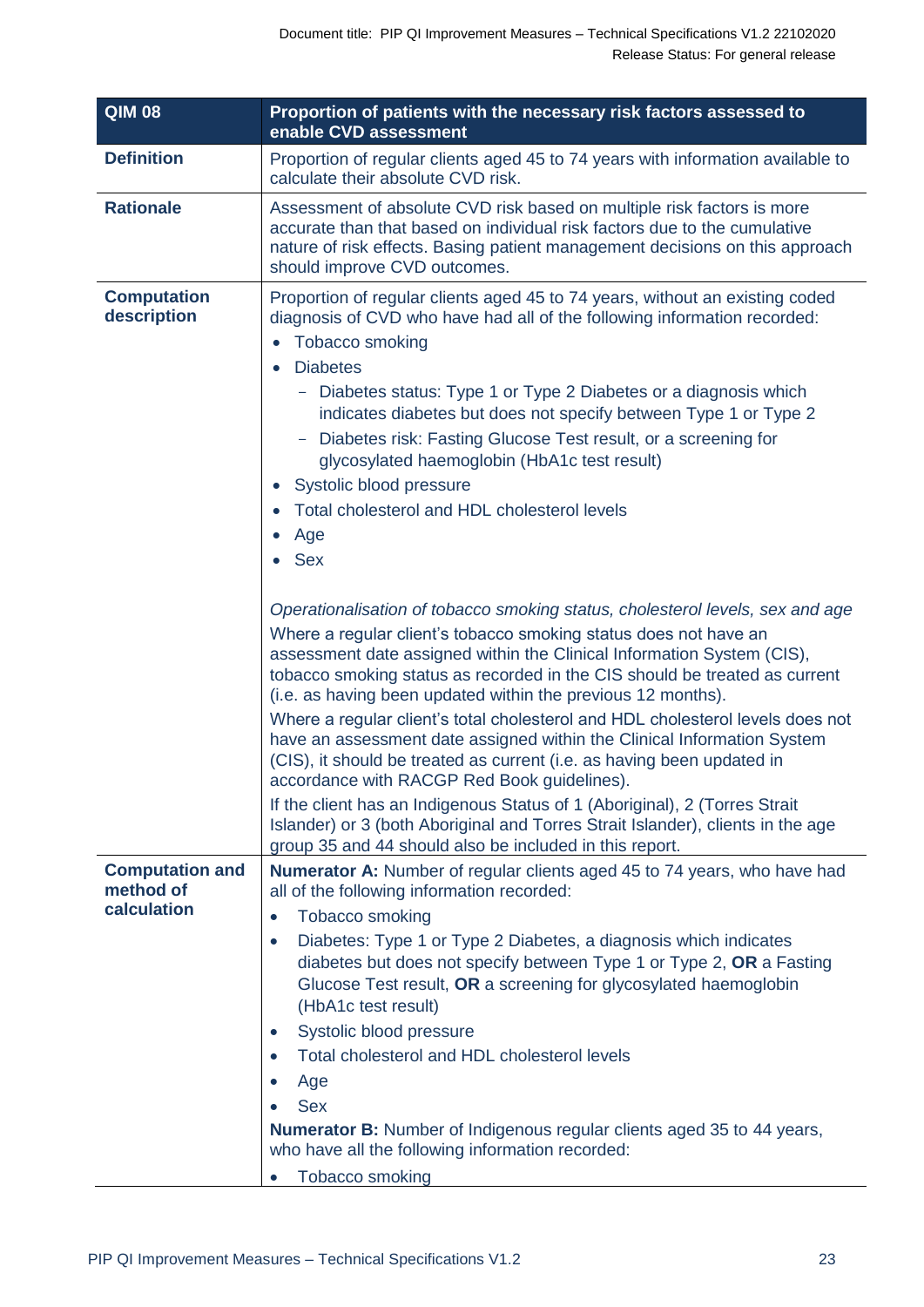| <b>QIM 08</b>                                         | Proportion of patients with the necessary risk factors assessed to<br>enable CVD assessment                                                                                                                                                                                                                                                                                                                                                                                                                                    |
|-------------------------------------------------------|--------------------------------------------------------------------------------------------------------------------------------------------------------------------------------------------------------------------------------------------------------------------------------------------------------------------------------------------------------------------------------------------------------------------------------------------------------------------------------------------------------------------------------|
|                                                       | Diabetes: Type 1 or Type 2 Diabetes, a diagnosis which indicates<br>$\bullet$<br>diabetes but does not specify between Type 1 OR Type 2 or a Fasting<br>Glucose Test result, OR a screening for glycosylated haemoglobin<br>(HbA1c test result)<br>Systolic blood pressure<br>$\bullet$<br>Total cholesterol and HDL cholesterol levels<br>Age<br><b>Sex</b><br><b>Denominator A:</b> Total number of regular clients, aged 45 to 74 years.<br><b>Denominator B:</b> Total number of regular indigenous clients, aged 35 to 44 |
|                                                       | <b>Computation</b> (Numerator $\div$ Denominator) x 100                                                                                                                                                                                                                                                                                                                                                                                                                                                                        |
| <b>Source</b><br><b>Frequency</b><br><b>Custodian</b> | <b>Source</b> Participating practice clinical information system<br><b>Frequency of extraction/collection Quarterly</b><br>Data custodian Local Data Custodian - Participating general practice                                                                                                                                                                                                                                                                                                                                |
| <b>Numerator data</b>                                 | Age (Person-age, total years, METeOR identifier: 303794)                                                                                                                                                                                                                                                                                                                                                                                                                                                                       |
| elements and<br><b>source</b>                         | Sex (Person-sex, code X, METeOR identifier: 635126)                                                                                                                                                                                                                                                                                                                                                                                                                                                                            |
|                                                       | Cardiovascular disease recorded indicator (METeOR identifier 465948) NB:<br>This indicator is used for the purposes of excluding patients with a<br>coded diagnosis of CVD                                                                                                                                                                                                                                                                                                                                                     |
|                                                       | Regular client indicator (METeOR identifier 686291)                                                                                                                                                                                                                                                                                                                                                                                                                                                                            |
|                                                       | Tobacco smoking status (METeOR identifier 270311)                                                                                                                                                                                                                                                                                                                                                                                                                                                                              |
|                                                       | Diabetes status (Diabetes mellitus status, METeOR identifier 270194)                                                                                                                                                                                                                                                                                                                                                                                                                                                           |
|                                                       | Fasting glucose result measurement indicator                                                                                                                                                                                                                                                                                                                                                                                                                                                                                   |
|                                                       | HbA1c measurement result recorded indicator (METeOR identifier 441495)                                                                                                                                                                                                                                                                                                                                                                                                                                                         |
|                                                       | Total cholesterol measurement result recorded indicator (METeOR identifier<br>588774)                                                                                                                                                                                                                                                                                                                                                                                                                                          |
|                                                       | Systolic blood pressure measurement result recorded indicator (METeOR<br>identifier 588766)                                                                                                                                                                                                                                                                                                                                                                                                                                    |
|                                                       | HDL cholesterol measurement result recorded indicator (METeOR identifier<br>594647)                                                                                                                                                                                                                                                                                                                                                                                                                                            |
| <b>Denominator data</b>                               | Age (Person-age, total years, METeOR identifier: 303794)                                                                                                                                                                                                                                                                                                                                                                                                                                                                       |
| elements and                                          | Sex (Person-sex, code X, METeOR identifier: 635126)                                                                                                                                                                                                                                                                                                                                                                                                                                                                            |
| <b>source</b>                                         | Cardiovascular disease recorded indicator (METeOR identifier 465948) NB:<br>This indicator is used for the purposes of excluding of patients with a<br>coded diagnosis of CVD                                                                                                                                                                                                                                                                                                                                                  |
|                                                       | Regular client indicator (METeOR identifier 686291)                                                                                                                                                                                                                                                                                                                                                                                                                                                                            |
| <b>Disaggregation</b><br>data                         | a) Sex<br>$1 - Male$<br>2 - Female                                                                                                                                                                                                                                                                                                                                                                                                                                                                                             |
|                                                       | X - Indeterminate/Intersex/Unspecified                                                                                                                                                                                                                                                                                                                                                                                                                                                                                         |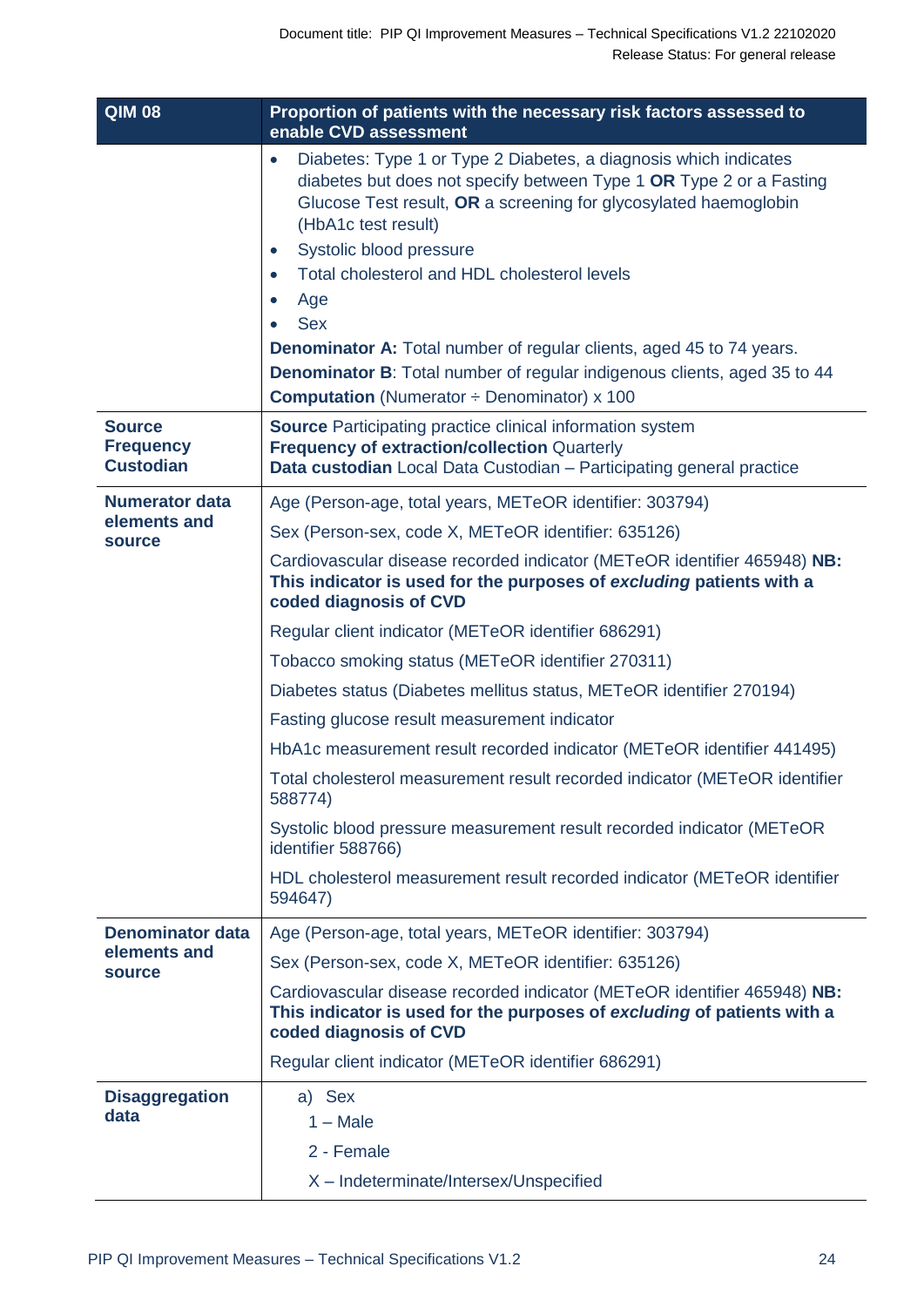| $\overline{Q}$ IM 08                   | Proportion of patients with the necessary risk factors assessed to<br>enable CVD assessment                 |
|----------------------------------------|-------------------------------------------------------------------------------------------------------------|
|                                        | b) Age group                                                                                                |
|                                        | 45-54 years                                                                                                 |
|                                        | 55-64 years                                                                                                 |
|                                        | 65 years and over                                                                                           |
|                                        | <b>Indigenous Status</b><br>C)                                                                              |
|                                        | 1. Aboriginal but not Torres Strait Islander Status                                                         |
|                                        | 2. Torres Strait Islander but not Aboriginal                                                                |
|                                        | Both Aboriginal and Torres Strait Islander<br>3.                                                            |
|                                        | Neither Aboriginal or Torres Strait Islander<br>4.                                                          |
|                                        | <b>Not Stated</b><br>9.                                                                                     |
| <b>Disaggregation</b><br>data elements | Age – total years (Person-age, total years, METeOR identifier: 303794,)                                     |
|                                        | Sex (Person-sex, code X, METeOR identifier: 635126)                                                         |
|                                        | Indigenous Status (METeOR identifier: 602543)                                                               |
| <b>Aggregation data</b>                | <b>PHN</b>                                                                                                  |
| <b>Aggregation data</b><br>elements    | PHN name                                                                                                    |
| <b>Clinical notes</b>                  | Exclude clients from the calculation if they refused measurement.                                           |
|                                        | Regular clients who have a recorded diagnosis of CVD should be<br><b>EXCLUDED.</b>                          |
|                                        | Regular clients without known CVD should be EXCLUDED if information is<br>not recorded for ALL risk factors |
|                                        | Include Aboriginal and Torres Strait Islanders aged 35-74 years.                                            |
|                                        |                                                                                                             |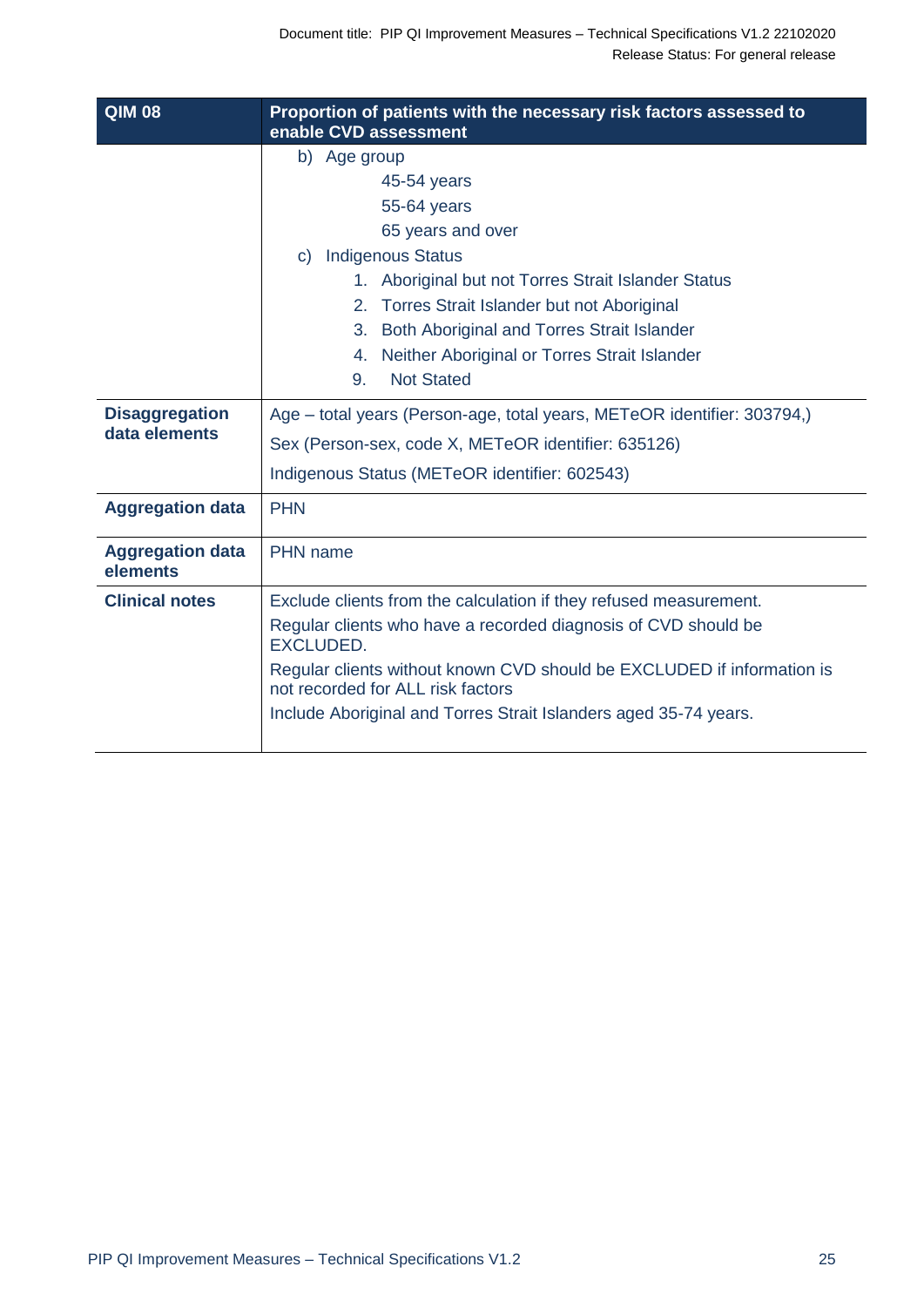| <b>QIM 09</b>                                            | Proportion of female patients with an up-to-date cervical screening                                                                                                                                                                                                                                                                                                                                                                                                |
|----------------------------------------------------------|--------------------------------------------------------------------------------------------------------------------------------------------------------------------------------------------------------------------------------------------------------------------------------------------------------------------------------------------------------------------------------------------------------------------------------------------------------------------|
| <b>Definition</b>                                        | Proportion of female regular clients aged 25 to 74, who have not had a<br>hysterectomy and who have had a cervical screening [human papillomavirus<br>(HPV) test] after 1 December 2017 and within the previous 5 years.                                                                                                                                                                                                                                           |
| <b>Rationale</b>                                         | Australia has the lowest mortality rate and the second lowest incidence of<br>cervical cancer in the world. The success of the cervical screening program<br>is dependent upon the recruitment of women. Higher participation in cervical<br>screening means that more women with precancerous abnormalities can<br>have these detected and treated, which is necessary for achieving the overall<br>aim of reducing incidence and mortality from cervical cancer. |
| <b>Computation</b><br>description                        | Proportion of female regular clients who are aged 25 to 74, who have not had<br>a hysterectomy and who have had a cervical screening (HPV test) within the<br>previous 5 years.<br>Count is of females, not tests.                                                                                                                                                                                                                                                 |
|                                                          | An HPV test is a test that detects the presence of HPV. Persistent HPV<br>infection can cause abnormal cervical cell changes prior to the development<br>of cervical cancer.                                                                                                                                                                                                                                                                                       |
|                                                          | Include HPV tests where the sample is either collected by a health<br>practitioner or self-collected.                                                                                                                                                                                                                                                                                                                                                              |
|                                                          | From 1 December 2017 the screening test for cervical cancer changed from<br>the Pap test to a test for human papillomavirus (HPV). The recommended<br>screening age changed from 18-69 to 25-74. The HPV test is offered every 5<br>years instead of every 2 years as it was with the Pap test (DoH 2017).                                                                                                                                                         |
| <b>Computation and</b><br>method of<br>calculation       | <b>Numerator:</b> Number of female regular clients who are aged 25 to 74 years,<br>who have not had a hysterectomy and who have had a cervical screening<br>(HPV test) after 1 December 2017 and within the previous 5 years.                                                                                                                                                                                                                                      |
|                                                          | <b>Denominator:</b> Total number of female regular clients who are aged 25-74<br>years who have not had a hysterectomy.                                                                                                                                                                                                                                                                                                                                            |
|                                                          | <b>Computation:</b> (Numerator $A \div$ Denominator) x 100                                                                                                                                                                                                                                                                                                                                                                                                         |
| <b>Source</b><br><b>Frequency</b><br><b>Custodian</b>    | <b>Source</b> Participating practice clinical information system<br><b>Frequency of extraction/collection Quarterly</b><br>Data custodian Local Data Custodian - Participating general practice                                                                                                                                                                                                                                                                    |
| <b>Numerator data</b>                                    | Sex (Person-sex, code X, METeOR identifier: 635126)                                                                                                                                                                                                                                                                                                                                                                                                                |
| elements and<br><b>source</b>                            | Age - total years (Person-age, total years, METeOR identifier: 303794)                                                                                                                                                                                                                                                                                                                                                                                             |
|                                                          | Cervical screening indicator (METeOR identifier 719551)                                                                                                                                                                                                                                                                                                                                                                                                            |
|                                                          | Regular client indicator (METeOR identifier 686291)                                                                                                                                                                                                                                                                                                                                                                                                                |
|                                                          | Hysterectomy indicator (Female – Hysterectomy indicator, METeOR identifier<br>457775)                                                                                                                                                                                                                                                                                                                                                                              |
| <b>Denominator data</b><br>elements and<br><b>source</b> | Sex (Person-sex, code X, METeOR identifier: 635126)                                                                                                                                                                                                                                                                                                                                                                                                                |
|                                                          | Age - total years (Person-age, total years, METeOR identifier: 303794)                                                                                                                                                                                                                                                                                                                                                                                             |
|                                                          | Regular client indicator (METeOR identifier 686291)                                                                                                                                                                                                                                                                                                                                                                                                                |
|                                                          | Hysterectomy indicator (Female – Hysterectomy indicator, METeOR identifier<br>457775)                                                                                                                                                                                                                                                                                                                                                                              |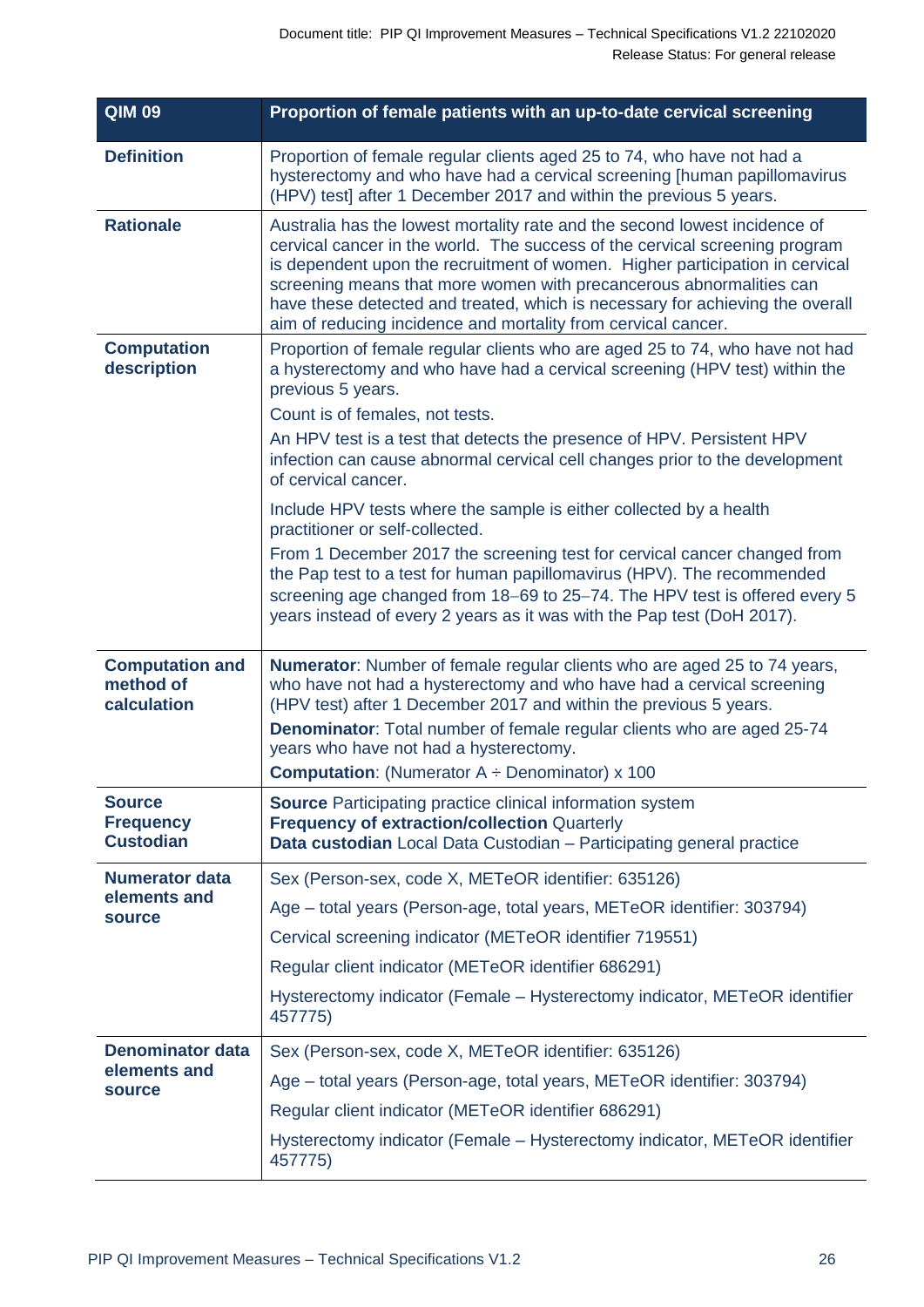| <b>QIM 09</b>                          | Proportion of female patients with an up-to-date cervical screening                                                                                                                                                                                                                                                                                                                                                                                                                                                                                                                                                                                                                                                                                                                                                                                                                                |
|----------------------------------------|----------------------------------------------------------------------------------------------------------------------------------------------------------------------------------------------------------------------------------------------------------------------------------------------------------------------------------------------------------------------------------------------------------------------------------------------------------------------------------------------------------------------------------------------------------------------------------------------------------------------------------------------------------------------------------------------------------------------------------------------------------------------------------------------------------------------------------------------------------------------------------------------------|
| <b>Disaggregation</b><br>data          | a) Age group<br>$25-34$ years<br>35-44 years<br>45-54 years<br>55-64 years<br>65-69 years<br>70-74 ears<br>b) Indigenous Status<br>1. Aboriginal but not Torres Strait Islander Status<br>2. Torres Strait Islander but not Aboriginal<br>Both Aboriginal and Torres Strait Islander<br>3.<br>Neither Aboriginal or Torres Strait Islander<br>4.<br><b>Not Stated</b><br>9.                                                                                                                                                                                                                                                                                                                                                                                                                                                                                                                        |
| <b>Disaggregation</b><br>data elements | Age – total years (Person-age, total years, METeOR identifier: 303794,)<br>Indigenous Status (METeOR identifier: 602543)                                                                                                                                                                                                                                                                                                                                                                                                                                                                                                                                                                                                                                                                                                                                                                           |
| <b>Aggregation data</b>                | <b>PHN</b>                                                                                                                                                                                                                                                                                                                                                                                                                                                                                                                                                                                                                                                                                                                                                                                                                                                                                         |
| <b>Aggregation data</b><br>elements    | <b>PHN</b> name                                                                                                                                                                                                                                                                                                                                                                                                                                                                                                                                                                                                                                                                                                                                                                                                                                                                                    |
| <b>Clinical notes</b>                  | Data are reported quarterly for services delivered in the given period [5<br>years].<br>Results arising from measurements conducted outside of the service, that are<br>known by the service and included in the patient record, are included in the<br>calculation of this indicator.<br>Include HPV tests conducted from 1 December 2017.<br>Include patients who have had a sub-total hysterectomy<br>HPV tests where the sample is either collected by a health practitioner or self-<br>collected are included.<br>Exclude clients from the calculation if they:<br>Have had a complete hysterectomy<br>did not have the test due to documented medical reasons, system<br>reasons (test not available), or patient reasons (e.g. refusal); or<br>had results from measurements conducted outside of the service which<br>were not available to the service; or<br>no longer require testing. |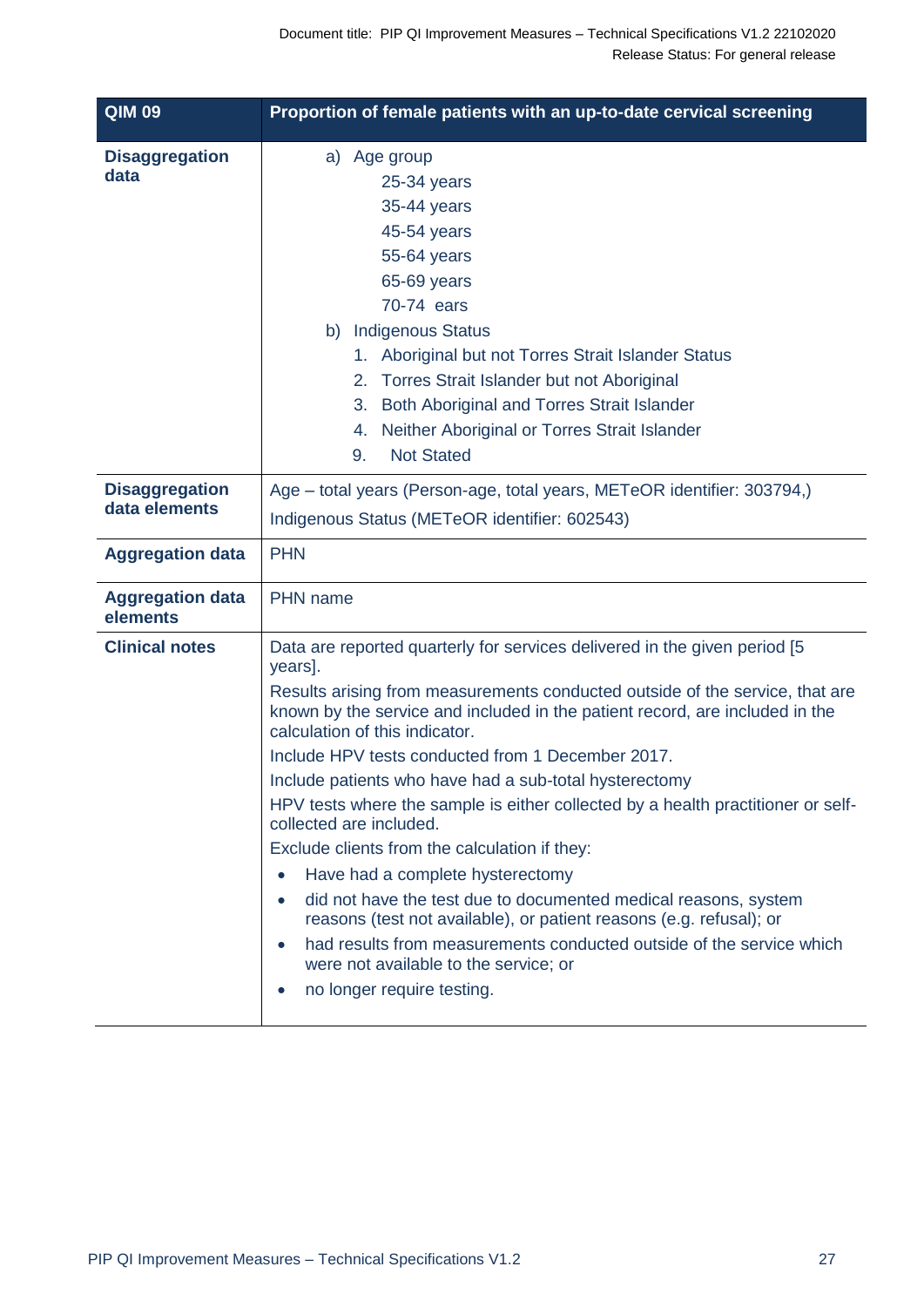| <b>QIM 10</b>                                          | Proportion of patients with diabetes with a blood pressure result                                                                                                                                                                                                                                                                                                                                                                                                                                                                              |
|--------------------------------------------------------|------------------------------------------------------------------------------------------------------------------------------------------------------------------------------------------------------------------------------------------------------------------------------------------------------------------------------------------------------------------------------------------------------------------------------------------------------------------------------------------------------------------------------------------------|
| <b>Definition</b>                                      | Proportion of regular clients who have diabetes and who have had a blood<br>pressure measurement result recorded at the primary health care service<br>within the previous 6 months.                                                                                                                                                                                                                                                                                                                                                           |
| <b>Rationale</b>                                       | Diabetes was the underlying cause of around 10% of all deaths in Australia in<br>2016 and recent reports show death rates for people with type 2 diabetes are<br>rising. For people with type 1 or type 2 diabetes, monitoring blood pressure<br>can help assure appropriate medical care to lower the risk of macro vascular<br>(stroke, heart attack and heart failure) and microvascular (kidney disease,<br>eye disease and peripheral neuropathy) complications.                                                                          |
| <b>Computation</b><br>description                      | Proportion of regular clients who have Type 1 or Type 2 diabetes or a<br>diagnosis which indicates diabetes but does not specify between Type 1 or<br>Type 2 and who have had a blood pressure measurement result recorded at<br>the primary health care service within the previous 6 months.                                                                                                                                                                                                                                                 |
|                                                        | Exclude secondary diabetes, gestational diabetes mellitus (GDM), previous<br>GDM, impaired fasting glucose, impaired glucose tolerance.                                                                                                                                                                                                                                                                                                                                                                                                        |
|                                                        | Results arising from measurements conducted outside of the service, that are<br>known by the service, are included in the calculation of this indicator.                                                                                                                                                                                                                                                                                                                                                                                       |
| <b>Computation and</b><br>method of<br>calculation     | <b>Numerator</b> Number of regular clients who have Type 1 or Type 2 diabetes a<br>diagnosis which indicates diabetes but does not specify between Type 1 or<br>Type 2 and who have had a blood pressure measurement result recorded at<br>the primary health care service within the previous 6 months.<br>Denominator Total number of regular clients who have Type 1 or Type 2<br>diabetes a diagnosis which indicates diabetes but does not specify between<br>Type 1 or Type 2<br><b>Computation</b> (Numerator $\div$ Denominator) x 100 |
| <b>Source</b><br><b>Frequency</b><br><b>Custodian</b>  | <b>Source</b> Participating practice clinical information system<br><b>Frequency of extraction/collection Quarterly</b><br>Data custodian Local Data Custodian - Participating general practice                                                                                                                                                                                                                                                                                                                                                |
| <b>Numerator data</b><br>elements and<br><b>source</b> | Diabetes status (Diabetes mellitus status, METeOR identifier 270194)<br>Blood pressure measurement result recorded indicator (METeOR identifier<br>441407)<br>Regular client indicator (METeOR identifier 686291)                                                                                                                                                                                                                                                                                                                              |
| <b>Denominator data</b><br>elements and<br>source      | Diabetes status (Diabetes mellitus status, METeOR identifier 270194)                                                                                                                                                                                                                                                                                                                                                                                                                                                                           |
|                                                        | Regular client indicator (METeOR identifier 686291)                                                                                                                                                                                                                                                                                                                                                                                                                                                                                            |
| <b>Disaggregation</b><br>data                          | a) Sex<br>$1 - Male$<br>2 - Female<br>X - Indeterminate/Intersex/Unspecified<br>b) Age group<br>0-4 years<br>5-14 years<br>15-24 years<br>25-34 years<br>35-44 years                                                                                                                                                                                                                                                                                                                                                                           |